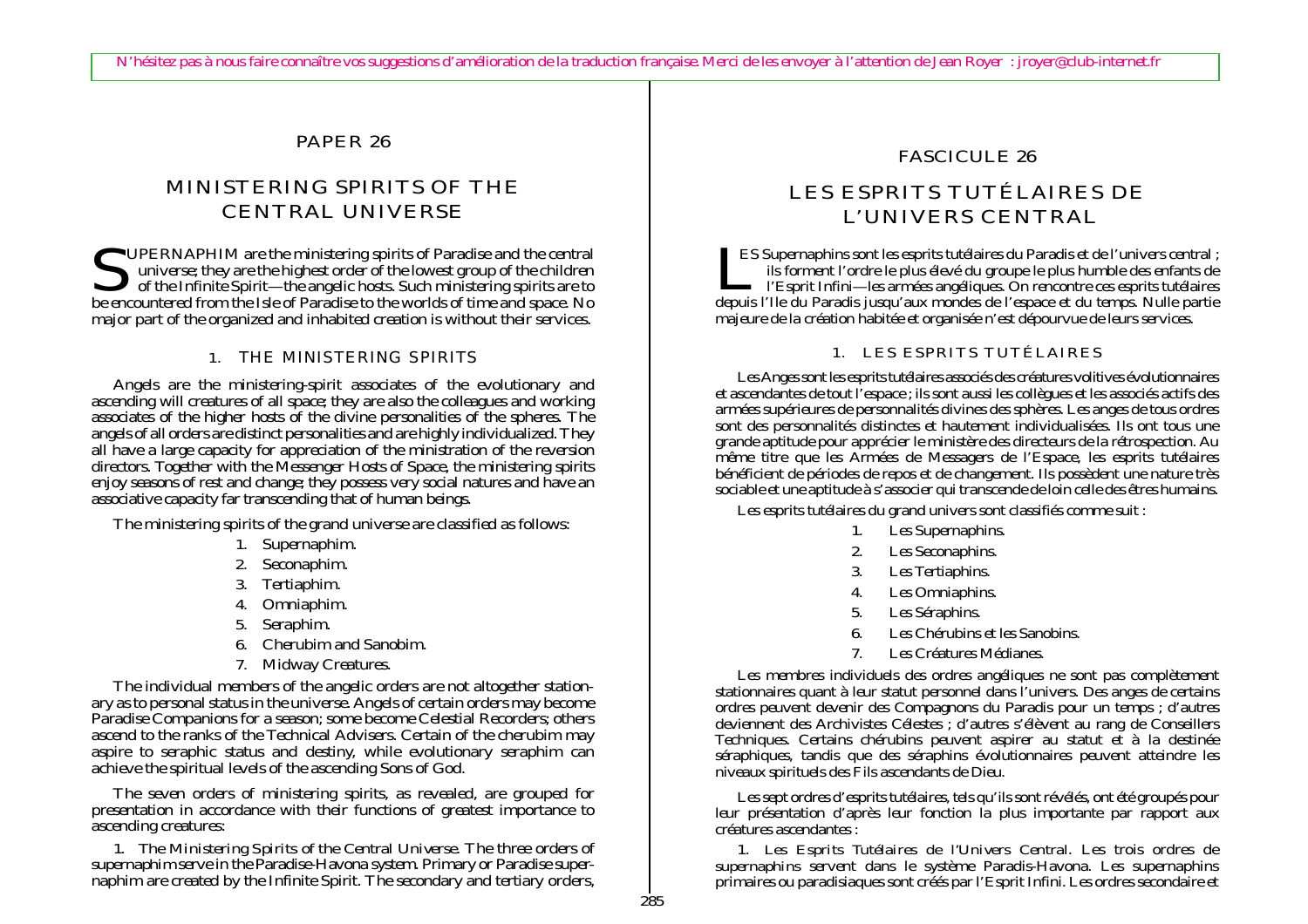serving in Havona, are respectively the offspring of the Master Spirits and of the Spirits of the Circuits.

2. *The Ministering Spirits of the Superuniverses*—the seconaphim, the tertiaphim, and the omniaphim. *Seconaphim,* the children of the Reflective Spirits, variously serve in the seven superuniverses. *Tertiaphim,* of origin in the Infinite Spirit, are eventually dedicated to the liaison service of the Creator Sons and the Ancients of Days. *Omniaphim* are created concertedly by the Infinite Spirit and the Seven Supreme Executives, and they are the exclusive servants of the latter. The discussion of these three orders forms the subject of a succeeding narrative in this series.

3. *The Ministering Spirits of the Local Universes* embrace the *seraphim* and their assistants, the *cherubim.* With these offspring of a Universe Mother Spirit mortal ascenders have initial contact. The *midway creatures,* of nativity on the inhabited worlds, are not really of the angelic orders proper, though often functionally grouped with the ministering spirits. Their story, with an account of the seraphim and cherubim, is presented in those papers dealing with the affairs of your local universe.

All orders of the angelic hosts are devoted to the various universe services, and they minister in one way or another to the higher orders of celestial beings; but it is the supernaphim, seconaphim, and seraphim who, in large numbers, are employed in the furtherance of the ascending scheme of progressive perfection for the children of time. Functioning in the central, super-, and local universes, they form that unbroken chain of spirit ministers which has been provided by the Infinite Spirit for the help and guidance of all who seek to attain the Universal Father through the Eternal Son.

Supernaphim are limited in "spirit polarity" regarding only one phase of action, that with the Universal Father. They can work singly except when directly employing the exclusive circuits of the Father. When they are in power reception on the Father's direct ministry, supernaphim must voluntarily associate in pairs to be able to function. Seconaphim are likewise limited and in addition must work in pairs in order to synchronize with the circuits of the Eternal Son. Seraphim can work singly as discrete and localized personalities, but they are able to encircuit only when polarized as liaison pairs. When such spirit beings are associated as pairs, the one is spoken of as complemental to the other. Complemental relationships may be transient; they are not necessarily of a permanent nature.

These brilliant creatures of light are sustained directly by the intake of the spiritual energy of the primary circuits of the universe. Urantia mortals must obtain light-energy through the vegetative incarnation, but the angelic hosts are encircuited; they "have food that you know not." They also partake of the circulating teachings of the marvelous Trinity Teacher Sons; they have a reception of knowledge and an intake of wisdom much resembling their technique of assimilating the life energies.

## 2. THE MIGHTY SUPERNAPHIM

The supernaphim are the skilled ministers to all types of beings who sojourn on Paradise and in the central universe. These high angels are created in three major orders: primary, secondary, and tertiary.

tertiaire servant dans Havona sont respectivement la descendance des Maitres Esprits et des Esprits des Circuits.

2. *Les Esprits Tutélaires des Superunivers*—seconaphins, tertiaphins et omniaphins. *Les seconaphins*, enfants des Esprits Réflectifs, servent diversement dans les sept superunivers. *Les tertiaphins,* ayant leur origine dans l'Esprit Infini, sont finalement consacrés au service de liaison des Fils Créateurs et des Anciens des Jours. *Les omniaphins* sont créés de concert par l'Esprit Infini et les Sept Agents Exécutifs Suprêmes, et sont les serviteurs exclusifs de ces derniers. L'analyse de ces trois ordres forme le sujet d'un exposé ultérieur de la présente série.

3. *Les Esprits Tutélaires des Univers Locaux* englobent les *séraphins* et leurs assistants les *chérubins*. C'est avec cette descendance d'un Esprit-Mère Universel que les ascendeurs prennent un contact initial. Les *créatures médianes* sont natives des mondes habités et ne font pas réellement partie des ordres angéliques proprement dits, bien qu'elles soient souvent groupées fonctionnellement avec les esprits tutélaires. Leur histoire, avec un exposé concernant les séraphins et les chérubins, est présentée dans les fascicules traitant des affaires de votre univers local.

Tous les ordres des armées angéliques sont consacrés aux divers services universels ; d'une manière ou d'une autre, ils apportent leur ministère aux ordres supérieurs d'êtres célestes ; mais ce sont les supernaphins, les seconaphins et les séraphins qui sont employés en grand nombre à l'exécution du plan ascendant de perfection progressive pour les enfants du temps. Opérant dans l'univers central, les superunivers et les univers locaux, ils forment la chaine ininterrompue de ministres spirituels établie par l'Esprit Infini pour aider et guider tous ceux qui cherchent à atteindre le Père Universel par le Fils Éternel.

Les supernaphins ne sont limités en " polarité spirituelle " que dans leur phase d'action avec le Père Universel. Ils peuvent travailler seuls, sauf quand ils emploient directement les circuits exclusifs du Père. Quand ils sont branchés sur le pouvoir du ministère direct du Père, il faut que les supernaphins s'associent volontairement par paires pour pouvoir agir. Les seconaphins sont limités pareillement, et en outre ils doivent travailler par paires pour se synchroniser avec les circuits du Fils Éternel. Les séraphins peuvent travailler isolément comme personnalités distinctes et localisées, mais ils ne peuvent se mettre en circuit que s'ils sont polarisés en paires de liaison. Quand ces êtres spirituels sont associés par paires, on dit que l'un est complémentaire de l'autre. Les relations de complément peuvent être transitoires ; elles ne sont pas nécessairement de nature permanente.

Ces brillantes créatures de lumière sont soutenues directement par l'absorption d'énergie spirituelle des circuits primaires de l'univers. Les mortels d'Urantia doivent obtenir l'énergie-lumière par l'absorption de végétaux, mais les armées angéliques sont encircuitées ; elles ont " une nourriture que vous ne connaissez pas ". Elles participent aussi aux enseignements circulants des merveilleux Fils Instructeurs de la Trinité. Elles reçoivent la connaissance et absorbent la sagesse d'une manière qui ressemble beaucoup à leur technique pour assimiler les énergies vitales.

## 2. LES PUISSANTS SUPERNAPHINS

Les supernaphins sont les habiles tuteurs de tous les types d'êtres qui séjournent au Paradis et dans l'univers central. Ces anges élevés sont créés en trois ordres majeurs : primaire, secondaire et tertiaire.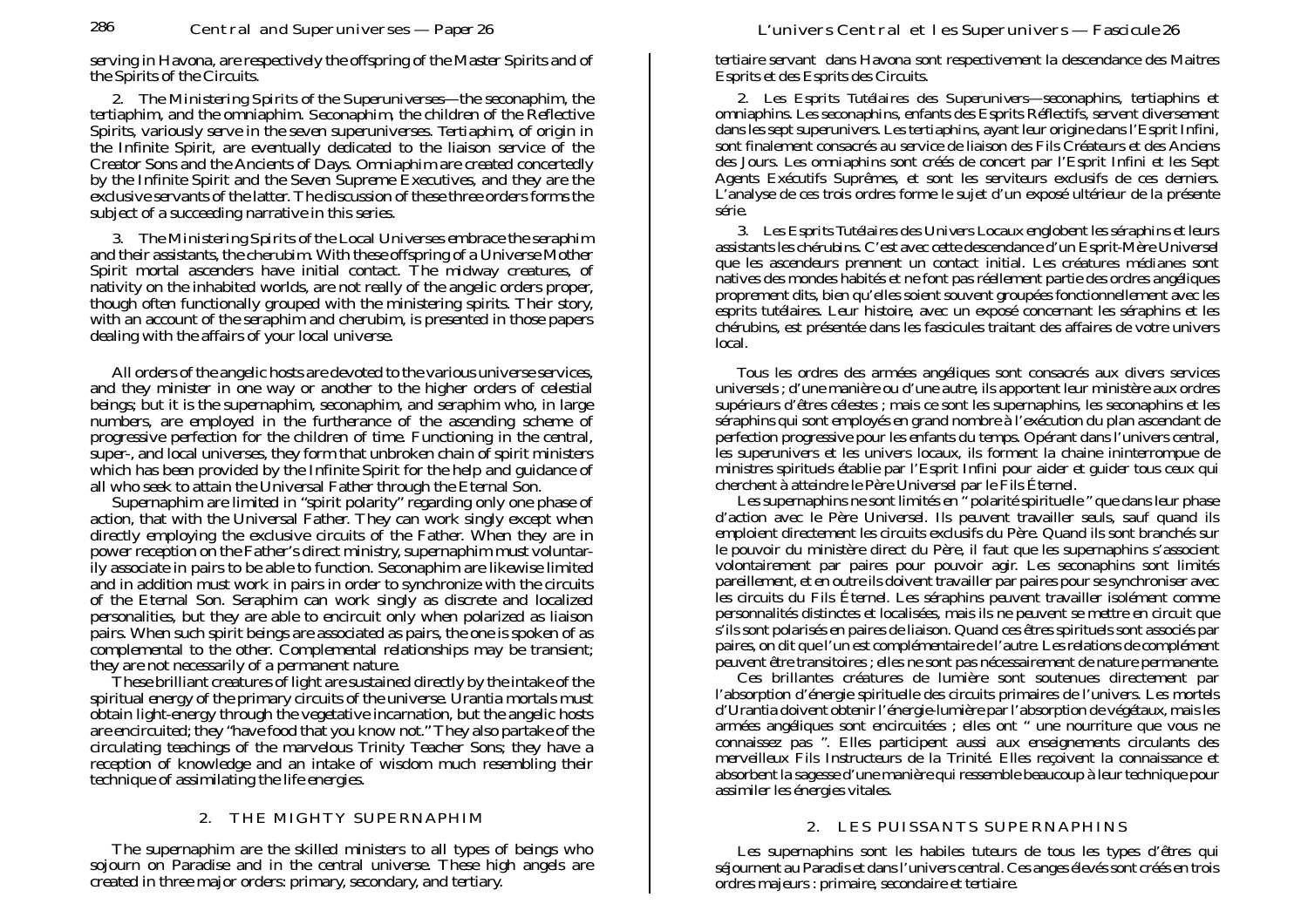*Primary supernaphim* are the exclusive offspring of the Conjoint Creator. They divide their ministry about equally between certain groups of the Paradise Citizens and the ever-enlarging corps of ascendant pilgrims. These angels of the eternal Isle are highly efficacious in furthering the essential training of both groups of Paradise dwellers. They contribute much that is helpful to the mutual understanding of these two unique orders of universe creatures—the one being the highest type of divine and perfect will creature, and the other, the perfected evolution of the lowest type of will creature in all the universe of universes.

The work of the primary supernaphim is so unique and distinctive that it will be separately considered in the succeeding narrative.

*Secondary supernaphim* are the directors of the affairs of ascending beings on the seven circuits of Havona. They are equally concerned in ministering to the educational training of numerous orders of Paradise Citizens who sojourn for long periods on the world circuits of the central creation, but we may not discuss this phase of their service.

There are seven types of these high angels, each of origin in one of the Seven Master Spirits and in nature patterned accordingly. Collectively, the Seven Master Spirits create many different groups of unique beings and entities, and the individual members of each order are comparatively uniform in nature. But when these same Seven Spirits create individually, the resulting orders are always sevenfold in nature; the children of each Master Spirit partake of the nature of their creator and are accordingly diverse from the others. Such is the origin of the secondary supernaphim, and the angels of all seven created types function in all channels of activity open to their entire order, chiefly on the seven circuits of the central and divine universe.

Each of the seven planetary circuits of Havona is under the direct supervision of one of the Seven Spirits of the Circuits, themselves the collective —hence uniform—creation of the Seven Master Spirits. Though partaking of the nature of the Third Source and Center, these seven subsidiary Spirits of Havona were not a part of the original pattern universe. They were in function after the original (eternal) creation but long before the times of Grandfanda. They undoubtedly appeared as a creative response of the Master Spirits to the emerging purpose of the Supreme Being, and they were discovered in function upon the organization of the grand universe. The Infinite Spirit and all his creative associates, as universal co-ordinators, seem abundantly endowed with the ability to make suitable creative responses to the simultaneous developments in the experiential Deities and in the evolving universes.

*Tertiary supernaphim* take origin in these Seven Spirits of the Circuits. Each one of them, on the separate Havona circles, is empowered by the Infinite Spirit to create a sufficient number of high superaphic ministers of the tertiary order to meet the needs of the central universe. While the Circuit Spirits produced comparatively few of these angelic ministers prior to the arrival in Havona of the pilgrims of time, the Seven Master Spirits did not even begin the creation of secondary supernaphim until the landing of Grandfanda. As the older of the two orders, the tertiary supernaphim will therefore receive first consideration.

# Les Esprits Tutélaires de l'Univers Central 287

*Les supernaphins primaires* descendent exclusivement du Créateur Conjoint. Ils divisent leur ministère à peu près également entre certains groupes de Citoyens du Paradis et le corps toujours plus nombreux des pèlerins ascendants. Ces anges de l'Ile éternelle sont hautement efficaces pour promouvoir l'éducation essentielle de ces deux groupes d'habitants du Paradis. Ils contribuent grandement à la compréhension mutuelle de ces deux ordres uniques de créatures universelles—dont l'un est le type le plus élevé de créature volitive divine et parfaite, et l'autre le type le plus humble de créatures volitives de tout l'univers des univers, devenues parfaites par évolution.

Le travail des supernaphins primaires est si exceptionnel et remarquable qu'il sera étudié séparément dans le fascicule suivant.

*Les supernaphins secondaires* dirigent les affaires des êtres ascendants sur les sept circuits de Havona. Ils s'intéressent également à veiller à l'entrainement éducatif de nombreux ordres de Citoyens du Paradis qui séjournent pendant de longues périodes sur les circuits des mondes de la création centrale, mais il ne nous est pas permis d'analyser cette phase de leur service.

Il y a sept types de ces anges élevés ; chaque type prend son origine chez l'un des Maitres Esprits et sa nature se conforme à leur modèle. Collectivement, les Sept Maitres Esprits créent de nombreux groupes différents d'êtres et d'entités uniques, et les membres individuels de chaque ordre sont relativement uniformes en nature. Mais, lorsque ces mêmes Sept Esprits créent individuellement, les ordres résultants sont toujours de nature septuple ; les enfants de chaque Maitre Esprit participent de la nature de leur créateur et diffèrent donc des autres. Telle est l'origine des supernaphins secondaires et des anges de chacun des sept types qui fonctionnent dans tous les modes d'activité ouverts à leur ordre entier, principalement sur les sept circuits de l'univers central et divin.

Chacun des sept circuits planétaires de Havona est directement supervisé par l'un des Sept Esprits des Circuits, lesquels sont eux-mêmes la création collective—donc uniforme—des Sept Maitres Esprits. Bien que participant de la nature de la Source-Centre Troisième, ces sept Esprits subsidiaires de Havona ne faisaient pas partie de l'univers archétypal originel. Ils entrèrent en fonction après la création originelle (éternelle), mais bien avant les temps de Grandfanda. Ils apparurent indubitablement comme une réponse créative des Maitres Esprits au dessein émergeant de l'Être Suprême et furent trouvés en activité lors de l'organisation du grand univers. L'Esprit Infini et tous ses associés créatifs, en tant que coordonnateurs universels, paraissent abondamment doués de l'aptitude à faire des réponses créatives appropriées aux développements simultanés chez les Déités expérientielles et dans les univers en évolution.

*Les supernaphins tertiaires* prennent leur origine chez les Sept Esprits des Circuits. Sur les cercles séparés de Havona, chacun de ces Esprits a reçu de l'Esprit Infini le pouvoir de créer un nombre suffisant de hauts ministres supéraphiques d'ordre tertiaire pour faire face aux besoins de l'univers central. Les Esprits des Circuits produisirent un nombre assez restreint de ces ministres angéliques avant l'arrivée des pèlerins du temps dans Havona. Quant aux Sept Maitres Esprits, ils ne commencèrent même pas à créer des supernaphins secondaires avant l'atterrissage de Grandfanda. Les supernaphins tertiaires étant les plus anciens, c'est leur ordre que nous allons examiner en premier lieu.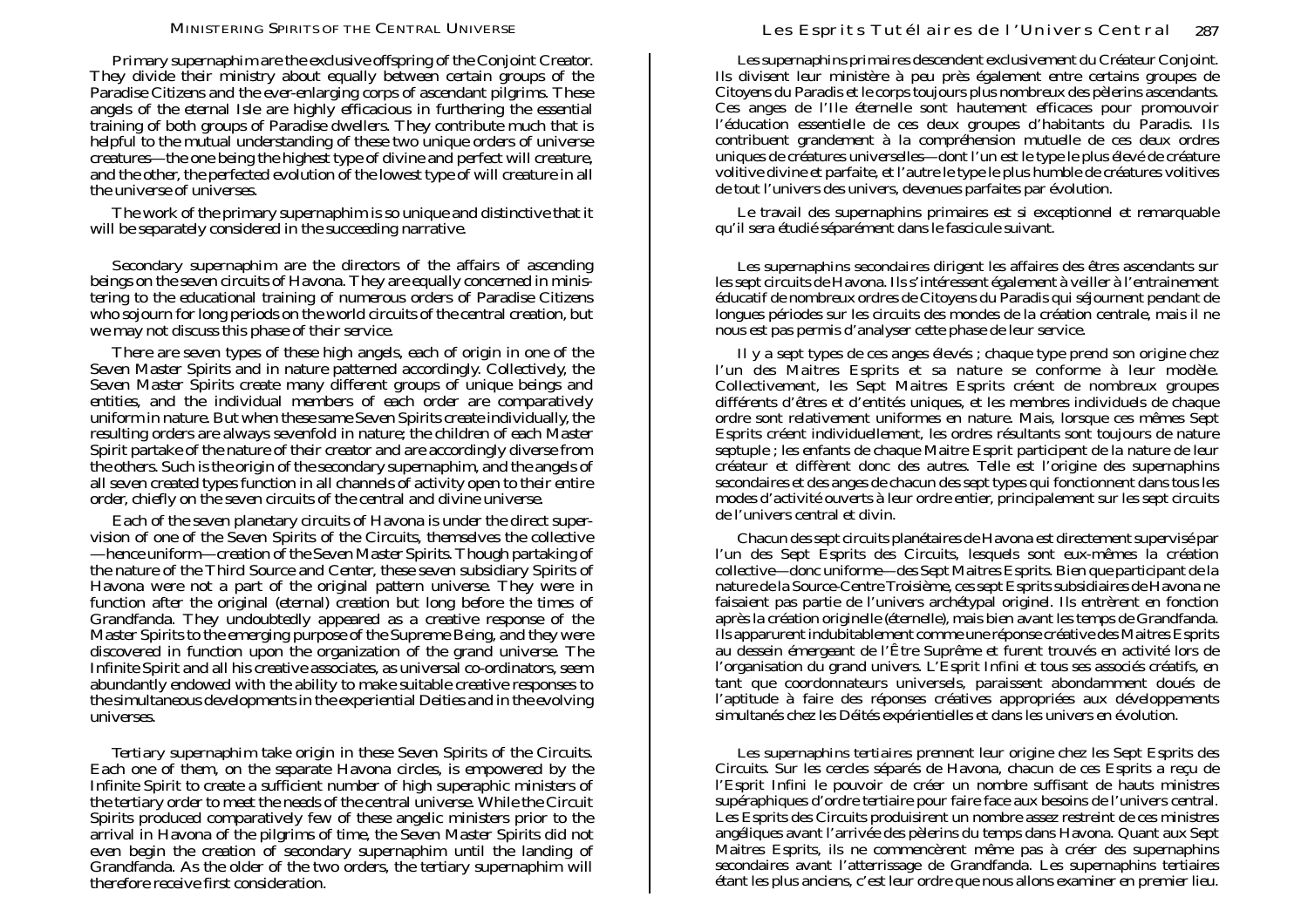#### 3. THE TERTIARY SUPERNAPHIM

These servants of the Seven Master Spirits are the angelic specialists of the various circuits of Havona, and their ministry extends to both the ascending pilgrims of time and the descending pilgrims of eternity. On the billion study worlds of the perfect central creation, your superaphic associates of all orders will be fully visible to you. There you will all be, in the highest sense, fraternal and understanding beings of mutual contact and sympathy. You will also fully recognize and exquisitely fraternize with the descending pilgrims, the Paradise Citizens, who traverse these circuits from within outward, entering Havona through the pilot world of the first circuit and proceeding outward to the seventh.

The ascending pilgrims from the seven superuniverses pass through Havona in the opposite direction, entering by way of the pilot world of the seventh circuit and proceeding inward. There is no time limit set on the progress of the ascending creatures from world to world and from circuit to circuit, just as no fixed span of time is arbitrarily assigned to residence on the morontia worlds. But, whereas adequately developed individuals may be exempted from sojourn on one or more of the local universe training worlds, no pilgrim may avoid passing through all seven of the Havona circuits of progressive spiritualization.

That corps of tertiary supernaphim which is chiefly assigned to the service of the pilgrims of time is classified as follows:

1. *The Harmony Supervisors.* It must be apparent that some sort of coordinating influence would be required, even in perfect Havona, to maintain system and to insure harmony in all the work of preparing the pilgrims of time for their subsequent Paradise achievements. Such is the real mission of the harmony supervisors—to keep everything moving along smoothly and expeditiously. Originating on the first circuit, they serve throughout Havona, and their presence on the circuits means that nothing can possibly go amiss. A great ability to co-ordinate a diversity of activities involving personalities of differing orders—even multiple levels—enables these supernaphim to give assistance wherever and whenever required. They contribute enormously to the mutual understanding of the pilgrims of time and the pilgrims of eternity.

2. *The Chief Recorders.* These angels are created on the second circuit but operate everywhere in the central universe. They record in triplicate, executing records for the literal files of Havona, for the spiritual files of their order, and for the formal records of Paradise. In addition they automatically transmit the transactions of true-knowledge import to the living libraries of Paradise, the custodians of knowledge of the primary order of supernaphim.

3. *The Broadcasters.* The children of the third Circuit Spirit function throughout Havona, although their official station is located on planet number seventy in the outermost circle. These master technicians are the broadcast receivers and senders of the central creation and the directors of the space reports of all Deity phenomena on Paradise. They can operate all of the basic circuits of space.

4. *The Messengers* take origin on circuit number four. They range the Paradise-Havona system as bearers of all messages requiring personal transmis--

# 3. LES SUPERNAPHINS TERTIAIRES

Ces serviteurs des Sept Maitres Esprits sont les spécialistes angéliques des divers circuits de Havona et leur ministère s'étend à la fois aux pèlerins ascendants du temps et aux pèlerins descendants de l'éternité. Sur le milliard de mondes d'études de la parfaite création centrale, vos compagnons supéraphiques de tous ordres vous seront pleinement visibles. Au sens le plus élevé, vous y serez tous des êtres fraternels et compréhensifs ayant un contact et une sympathie mutuels. Vous reconnaîtrez aussi pleinement les pèlerins descendants, les citoyens du Paradis, et vous fraterniserez délicieusement avec eux ; ils traversent ces circuits du dedans vers le dehors, entrant dans Havona par le monde-pilote du premier circuit et allant vers l'extérieur jusqu'au septième.

Les pèlerins ascendants des sept superunivers traversent Havona en sens inverse, entrant par le monde-pilote du septième circuit et se dirigeant vers l'intérieur. Il n'y a pas de limite de temps assignée au progrès des créatures ascendantes de monde en monde et de circuit en circuit, pas plus qu'il n'y a de durée déterminée imposée arbitrairement à la résidence sur les mondes morontiels. Mais, alors que des individus adéquatement développés peuvent être exemptés du séjour sur un ou plusieurs mondes éducatifs de l'univers local, nul pèlerin ne peut éviter de passer par chacun des sept circuits havoniens de spiritualisation progressive.

Le corps des supernaphins tertiaires spécialement affecté au service des pèlerins du temps est classifié comme suit :

1. *Les Surveillants d'Harmonie*. Il est évident qu'une sorte d'influence coordonnatrice est nécessaire, même dans le parfait univers de Havona, pour maintenir un système et assurer une harmonie dans tout le travail de préparation des pèlerins du temps pour leurs accomplissements ultérieurs au Paradis. Telle est la mission réelle des surveillants d'harmonie—veiller à ce que tout fonctionne sans heurts et avec célérité. Ils ont leur origine dans le premier circuit et servent dans tout Havona ; et leur présence sur les circuits signifie que rien ne peut se dérégler. Ces supernaphins ont de grandes aptitudes pour coordonner des activités forts variées impliquant des personnalités de divers ordres —et même de multiples niveaux—ce qui leur permet de donner leur assistance à tout moment et en tout endroit où elle est nécessaire. Ils contribuent énormément à la compréhension mutuelle entre les pèlerins du temps et les pèlerins de l'éternité.

2. *Les Chefs Archivistes.* Ces anges sont créés sur le second circuit, mais ils opèrent partout dans l'univers central. Ils enregistrent leurs archives en triplicata, une fois pour les dossiers littéraux de Havona, une fois pour les dossiers spirituels de leur ordre et une fois pour les archives officielles du Paradis. En outre, lorsqu'il y a des opérations importantes pour la connaissance de la vérité, ils les transmettent automatiquement aux bibliothèques vivantes du Paradis, les gardiens de la connaissance de l'ordre primaire des supernaphins.

3. *Les Diffuseurs.* Les enfants de l'Esprit du troisième Circuit opèrent dans tout Havona, bien que leur station officielle soit située sur la planète numéro soixante-dix du circuit le plus extérieur. Ces maitres techniciens reçoivent et émettent les télédiffusions de la création centrale et sont les directeurs des rapports spatiaux de tous les phénomènes de Déité sur le Paradis. Ils peuvent se servir de tous les circuits fondamentaux de l'espace.

4. *Les Messagers* prennent leur origine sur le circuit numéro quatre. Ils parcourent le système Paradis-Havona comme porteurs de tous les messages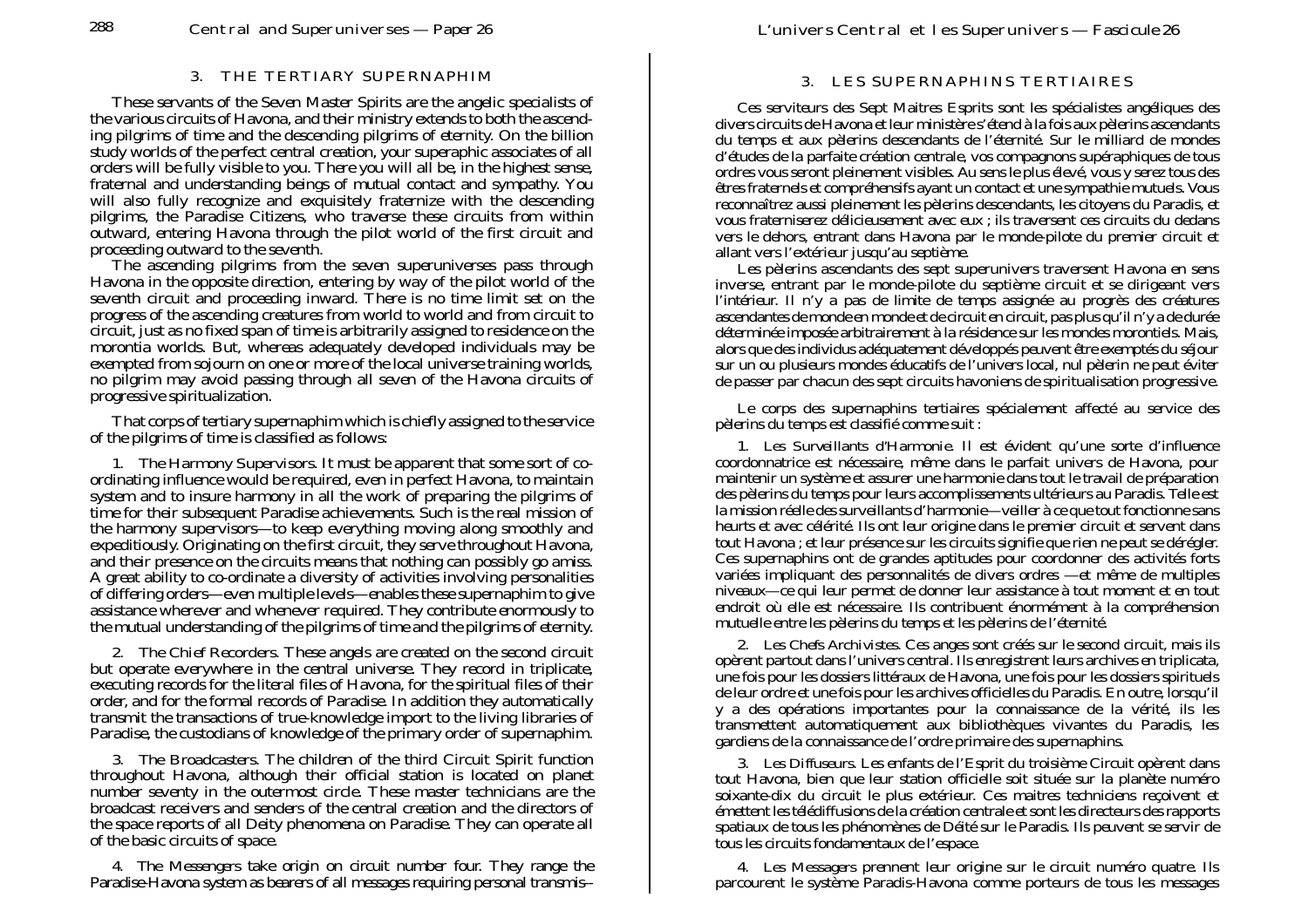sion. They serve their fellows, the celestial personalities, the Paradise pilgrims, and even the ascendant souls of time.

5. *The Intelligence Co-ordinators.* These tertiary supernaphim, the children of the fifth Circuit Spirit, are always the wise and sympathetic promoters of fraternal association between the ascending and the descending pilgrims. They minister to all the inhabitants of Havona, and especially to the ascenders, by keeping them currently informed regarding the affairs of the universe of universes. By virtue of personal contacts with the broadcasters and the reflectors, these "living newspapers" of Havona are instantly conversant with all information passing over the vast news circuits of the central universe. They secure intelligence by the Havona graph method, which enables them automatically to assimilate as much information in one hour of Urantia time as would require a thousand years for your most rapid telegraphic technique to record.

6. *The Transport Personalities.* These beings, of origin on circuit number six, usually operate from planet number forty in the outermost circuit. It is they who take away the disappointed candidates who transiently fail in the Deity adventure. They stand ready to serve all who must come and go in the service of Havona, and who are not space traversers.

7. *The Reserve Corps.* The fluctuations in the work with the ascendant beings, the Paradise pilgrims, and other orders of beings sojourning in Havona, make it necessary to maintain these reserves of supernaphim on the pilot world of the seventh circle, where they take origin. They are created without special design and are competent to take up service in the less exacting phases of any of the duties of their superaphic associates of the tertiary order.

## 4. THE SECONDARY SUPERNAPHIM

The secondary supernaphim are ministers to the seven planetary circuits of the central universe. Part are devoted to the service of the pilgrims of time, and one half of the entire order is assigned to the training of the Paradise pilgrims of eternity. These Paradise Citizens, in their pilgrimage through the Havona circuits, are also attended by volunteers from the Mortal Finality Corps, an arrangement that has prevailed since the completion of the first finaliter group.

According to their periodic assignment to the ministry of the ascending pilgrims, secondary supernaphim work in the following seven groups:

- 1. Pilgrim Helpers.
- 2. Supremacy Guides.
- 3. Trinity Guides.
- 4. Son Finders.
- 5. Father Guides.
- 6. Counselors and Advisers.
- 7. Complements of Rest.

Each of these working groups contains angels of all seven created types, and a pilgrim of space is always tutored by secondary supernaphim of origin in nécessitant une transmission personnelle. Ils servent leurs compagnons, les personnalités célestes, les pèlerins du Paradis et même les âmes ascendantes du temps.

5. *Les Coordonnateurs de Renseignements*. Ces supernaphins tertiaires, enfants de l'Esprit du cinquième Circuit, sont toujours les promoteurs avisés et sympathiques d'associations fraternelles entre les pèlerins ascendants et descendants. Ils apportent leur ministère à tous les habitants de Havona et spécialement aux ascendeurs, en les tenant régulièrement renseignés sur les affaires de l'univers des univers. Grâce à leurs contacts personnels avec les diffuseurs et les réflecteurs, ces " journaux vivants " de Havona sont instantanément au courant de toutes les informations qui passent sur le vaste circuit des nouvelles de l'univers central. Ils notent leurs renseignements par la méthode graphique de Havona, qui leur permet d'assimiler automatiquement, en une heure du temps d'Urantia, autant d'informations que votre plus rapide technique télégraphique pourrait en enregistrer en mille ans.

6. *Les Personnalités de Transports*. Ces êtres ont leur origine sur le circuit numéro six et opèrent habituellement à partir de la planète numéro 40 du circuit le plus extérieur. Ce sont eux qui emmènent les candidats déçus ayant provisoirement échoué dans l'aventure de la Déité. Ils restent prêts à servir tous les êtres qui doivent aller et venir pour le service de Havona et qui ne peuvent pas traverser l'espace par eux-mêmes.

7. *Le Corps de Réserve.* Les fluctuations du travail avec les ascendeurs, les pèlerins du Paradis et d'autres ordres d'êtres séjournant dans Havona rendent nécessaire de maintenir des réserves de supernaphins sur le monde-pilote du septième cercle d'où ils tirent leur origine. Ils sont créés sans destination spéciale et sont compétents pour servir dans les phases les moins astreignantes de n'importe laquelle des obligations de leurs associés supéraphiques d'ordre tertiaire.

# 4. LES SUPERNAPHINS SECONDAIRES

Les supernaphins secondaires exercent leur ministère dans les sept circuits planétaires de l'univers central. Une partie d'entre eux se dévoue au service des pèlerins du temps et la moitié de l'ordre tout entier est affectée à l'éducation des pèlerins paradisiaques de l'éternité. Ces Citoyens du Paradis sont aussi accompagnés dans leur pèlerinage à travers les circuits de Havona par des volontaires du Corps de la Finalité Mortelle ; cet arrangement est en vigueur depuis que le premier groupe de finalitaires s'est trouvé au complet.

Selon leur affectation périodique au ministère des pèlerins ascendants, les supernaphins secondaires travaillent dans les sept groupes suivants :

- 1. Les Aides des Pèlerins.
- 2. Les Guides de Suprématie.
- 3. Les Guides de la Trinité.
- 4. Les Découvreurs de Fils.
- 5. Les Guides du Père.
- 6. Les Conseillers et les Consultants.
- 7. Les Compléments de Repos.

Chacun de ces groupes opératoires contient des anges de chacun des sept types créés et un pèlerin de l'espace est toujours enseigné par des supernaphins secondaires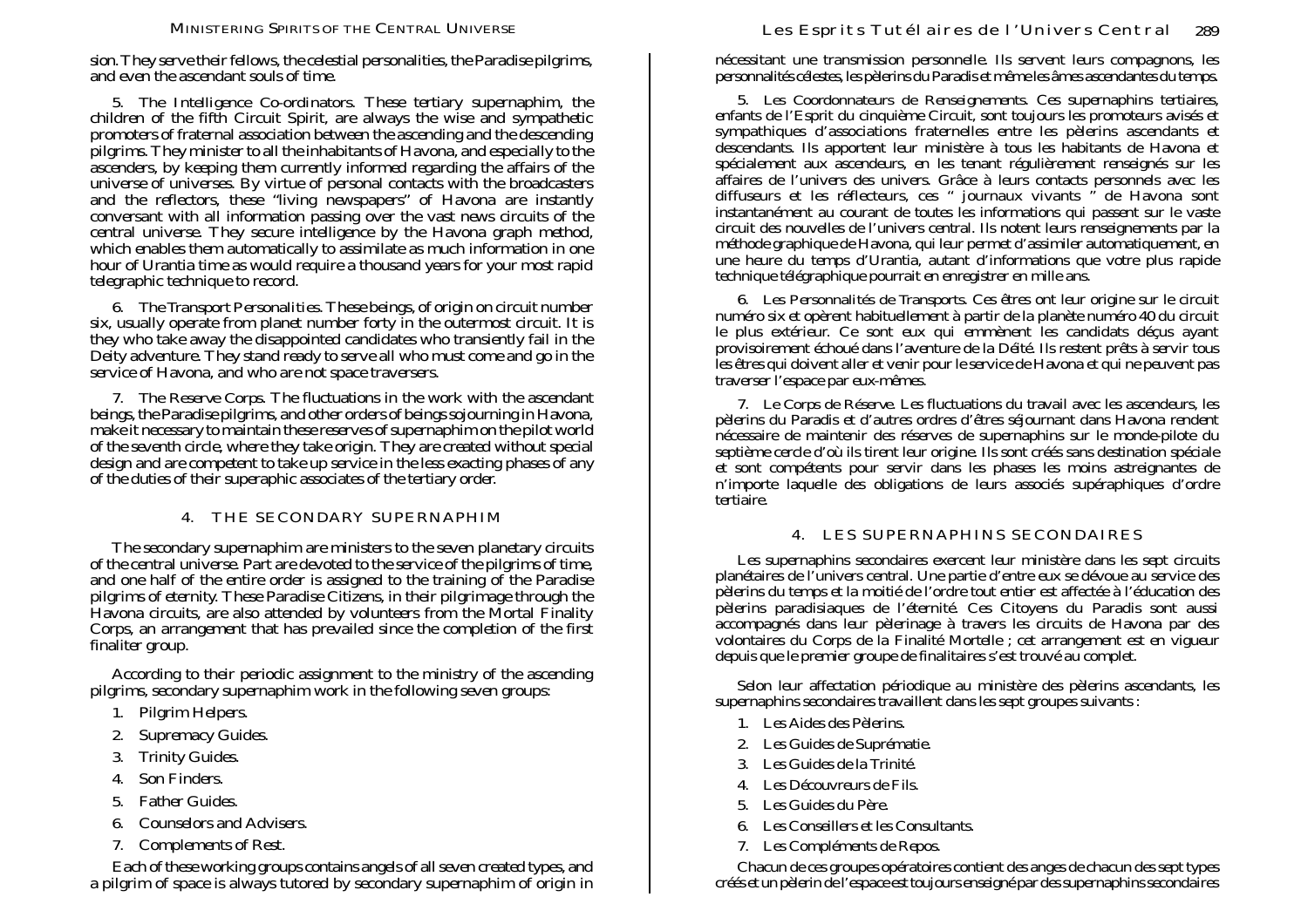the Master Spirit who presides over that pilgrim's superuniverse of nativity. When you mortals of Urantia attain Havona, you will certainly be piloted by supernaphim whose created natures—like your own evolved natures—are derived from the Master Spirit of Orvonton. And since your tutors spring from the Master Spirit of your own superuniverse, they are especially qualified to understand, comfort, and assist you in all your efforts to attain Paradise perfection.

The pilgrims of time are transported past the dark gravity bodies of Havona to the outer planetary circuit by the transport personalities of the primary order of seconaphim, operating from the headquarters of the seven superuniverses. A majority, but not all, of the seraphim of planetary and local universe service who have been accredited for the Paradise ascent will part with their mortal associates before the long flight to Havona and will at once begin a long and intense training for supernal assignment, expecting to achieve, as seraphim, perfection of existence and supremacy of service. And this they do, hoping to rejoin the pilgrims of time, to be reckoned among those who forever follow the course of such mortals as have attained the Universal Father and have received assignment to the undisclosed service of the Corps of the Finality.

The pilgrim lands on the receiving planet of Havona, the pilot world of the seventh circuit, with only one endowment of perfection, perfection of purpose. The Universal Father has decreed: "Be you perfect, even as I am perfect." That is the astounding invitation-command broadcast to the finite children of the worlds of space. The promulgation of that injunction has set all creation astir in the co-operative effort of the celestial beings to assist in bringing about the fulfillment and realization of that tremendous command of the First Great Source and Center.

When, through and by the ministry of all the helper hosts of the universal scheme of survival, you are finally deposited on the receiving world of Havona, you arrive with only one sort of perfection—*perfection of purpose.* Your purpose has been thoroughly proved; your faith has been tested. You are known to be disappointment proof. Not even the failure to discern the Universal Father can shake the faith or seriously disturb the trust of an ascendant mortal who has passed through the experience that all must traverse in order to attain the perfect spheres of Havona. By the time you reach Havona, your sincerity has become sublime. Perfection of purpose and divinity of desire, with steadfastness of faith, have secured your entrance to the settled abodes of eternity; your deliverance from the uncertainties of time is full and complete; and now must you come face to face with the problems of Havona and the immensities of Paradise, to meet which you have so long been in training in the experiential epochs of time on the world schools of space.

Faith has won for the ascendant pilgrim a perfection of purpose which admits the children of time to the portals of eternity. Now must the pilgrim helpers begin the work of developing that perfection of understanding and that technique of comprehension which are so indispensable to Paradise perfection of personality.

*Ability to comprehend is the mortal passport to Paradise.* Willingness to believe is the key to Havona. The acceptance of sonship, co-operation with the indwelling Adjuster, is the price of evolutionary survival.

## <sup>290</sup> Central and Superuniverses — *Paper <sup>26</sup>* L'univers Central et les Superunivers — *Fascicule <sup>26</sup>*

ayant leur origine chez le Maitre Esprit qui préside le superunivers d'où ce pèlerin est natif. Lorsque vous autres, mortels d'Urantia, atteindrez Havona, vous y serez certainement pilotés par des supernaphins dont les natures créées—comme votre nature évoluée—seront dérivées du Maitre Esprit d'Orvonton. Dès lors que vos tuteurs seront issus du Maitre Esprit de votre propre superunivers, ils seront spécialement qualifiés pour vous comprendre, vous encourager et vous assister dans tous vos efforts pour atteindre la perfection paradisiaque.

Les pèlerins du temps sont transportés au delà des corps de gravité obscurs de Havona, jusqu'au circuit planétaire extérieur, par les personnalités transporteuses de l'ordre primaire des seconaphins opérant à partir des quartiers généraux des sept superunivers. En majorité, mais non en totalité, les séraphins du service des planètes et des univers locaux accrédités pour l'ascension vers le Paradis se séparent de leurs associés mortels avant leur long vol vers Havona. Ils commencent immédiatement un entrainement intensif et prolongé d'affectations célestes en vue d'arriver en tant que séraphins à la perfection d'existence et à la suprématie de service. Ils le font avec l'espoir de rejoindre les pèlerins du temps et de figurer ainsi parmi ceux qui suivent pour toujours le sort des mortels qui ont atteint le Père Universel et reçu des affectations dans le service non révélé du Corps de la Finalité.

Les pèlerins atterrissent sur la planète réceptrice de Havona, le monde-pilote du septième circuit, avec une seule qualité de perfection, la perfection de dessein. Le Père Universel a décrété : " Soyez parfaits comme moi-même je suis parfait. " Tel est le stupéfiant commandement-invitation télédiffusé aux enfants finis des mondes de l'espace. La promulgation de cette injonction a mis en branle toute la création dans l'effort coopératif des êtres célestes pour aider à faire aboutir l'accomplissement et la réalisation du prodigieux commandement de la Grande Source-Centre Première.

Lorsque, grâce au ministère de toutes les armées d'aides du plan universel de survie, vous êtes finalement déposé sur le monde récepteur de Havona, vous y arrivez avec une seule sorte de perfection*—la perfection de dessein*. Votre dessein a été complètement démontré, votre foi a été éprouvée. Vous êtes connu pour être résistant à la déception. Même un échec pour discerner le Père Universel ne peut ni ébranler la foi ni troubler sérieusement la confiance d'un mortel ascendant qui a passé par l'expérience que chacun doit traverser pour atteindre les sphères parfaites de Havona. À l'époque où vous arrivez dans Havona, votre sincérité est devenue sublime. La perfection de dessein et la divinité de désir, accompagnées de fermeté dans la foi, ont assuré votre entrée dans les demeures établies de l'éternité ; votre délivrance des incertitudes du temps est pleine et complète. Maintenant, il vous faut faire face aux problèmes de Havona et aux immensités du Paradis, pour la rencontre desquels vous avez été si longtemps à l'entrainement dans les époques expérientielles du temps et dans les écoles des mondes de l'espace.

La foi a gagné, pour les pèlerins ascendants, une perfection de dessein qui ouvre aux enfants du temps les portes de l'éternité. Maintenant, il faut que les aides des pèlerins entreprennent de développer la perfection d'intelligence et la technique de compréhension qui sont si indispensables à la perfection paradisiaque de la personnalité.

*L'aptitude à comprendre est le passeport des mortels pour le Paradis*. Le consentement à croire est la clef de Havona. L'acceptation de la filiation, la coopération avec l'Ajusteur intérieur, est le prix de la survie évolutionnaire.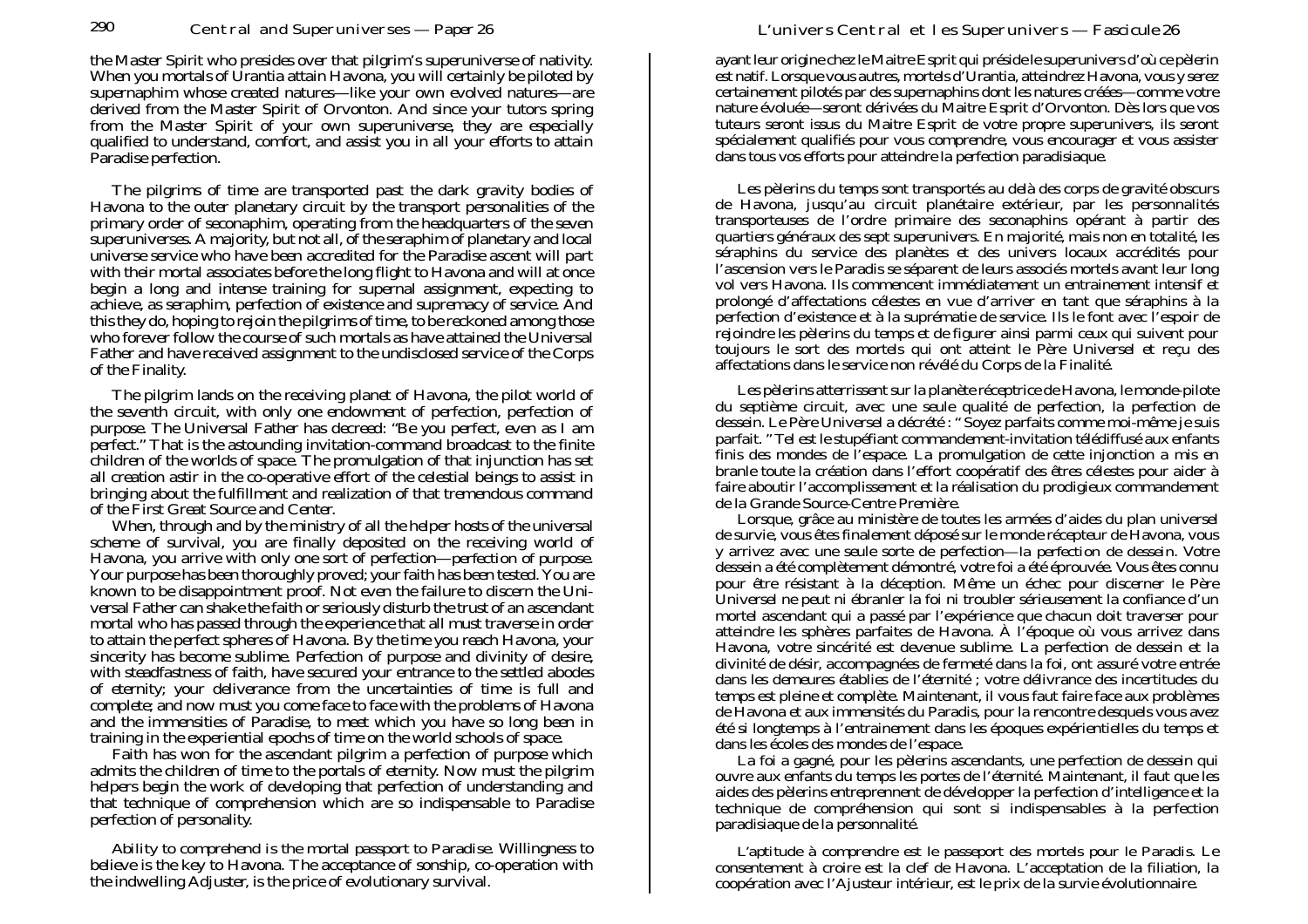## 5. THE PILGRIM HELPERS

The first of the seven groups of secondary supernaphim to be encountered are the pilgrim helpers, those beings of quick understanding and broad sympathy who welcome the much-traveled ascenders of space to the stabilized worlds and settled economy of the central universe. Simultaneously these high ministers begin their work for the Paradise pilgrims of eternity, the first of whom arrived on the pilot world of the inner Havona circuit concomitantly with the landing of Grandfanda on the pilot world of the outer circuit. Back in those far-distant days the pilgrims from Paradise and the pilgrims of time first met on the receiving world of circuit number four.

These pilgrim helpers, functioning on the seventh circle of Havona worlds, conduct their work for the ascending mortals in three major divisions: first, the supreme understanding of the Paradise Trinity; second, the spiritual comprehension of the Father-Son partnership; and third, the intellectual recognition of the Infinite Spirit. Each of these phases of instruction is divided into seven branches of twelve minor divisions of seventy subsidiary groups; and each of these seventy subsidiary groupings of instruction is presented in one thousand classifications. More detailed instruction is provided on subsequent circles, but an outline of every Paradise requirement is taught by the pilgrim helpers.

That, then, is the primary or elementary course which confronts the faithtested and much-traveled pilgrims of space. But long before reaching Havona, these ascendant children of time have learned to feast upon uncertainty, to fatten upon disappointment, to enthuse over apparent defeat, to invigorate in the presence of difficulties, to exhibit indomitable courage in the face of immensity, and to exercise unconquerable faith when confronted with the challenge of the inexplicable. Long since, the battle cry of these pilgrims became: "In liaison with God, nothing—absolutely nothing—is impossible."

There is a definite requirement of the pilgrims of time on each of the Havona circles; and while every pilgrim continues under the tutelage of supernaphim by nature adapted to helping that particular type of ascendant creature, the course that must be mastered is fairly uniform for all ascenders who reach the central universe. This course of achievement is quantitative, qualitative, and experiential—intellectual, spiritual, and supreme.

Time is of little consequence on the Havona circles. In a limited manner it enters into the possibilities of advancement, but achievement is the final and supreme test. The very moment your superaphic associate deems you to be competent to pass inward to the next circle, you will be taken before the twelve adjutants of the seventh Circuit Spirit. Here you will be required to pass the tests of the circle determined by the superuniverse of your origin and by the system of your nativity. The divinity attainment of this circle takes place on the pilot world and consists in the spiritual recognition and realization of the Master Spirit of the ascending pilgrim's superuniverse.

When the work of the outer Havona circle is finished and the course presented is mastered, the pilgrim helpers take their subjects to the pilot world of the next circle and commit them to the care of the supremacy guides. The pilgrim helpers always tarry for a season to assist in making the transfer both pleasant and profitable.

#### 5. LES AIDES DES PÈLERINS

Le premier des sept groupes de supernaphins secondaires que l'on rencontre est celui des aides des pèlerins, ces êtres à compréhension rapide et à large sympathie qui reçoivent les ascendeurs de l'espace, après leurs nombreux voyages, dans les mondes stabilisés et l'économie établie de l'univers central. Simultanément, ces hauts ministres commencent leur travail pour les pèlerins paradisiaques de l'éternité, dont les premiers arrivèrent sur le monde-pilote du circuit intérieur de Havona en même temps que Grandfanda atterrissait sur le monde-pilote du circuit extérieur. Dans ces jours bien lointains, c'est sur le monde récepteur du circuit numéro quatre que les pèlerins du Paradis et les pèlerins du temps se rencontrèrent pour la première fois.

Ces aides des pèlerins, opérant sur le septième cercle des mondes de Havona, organisent leur travail pour les mortels ascendants en trois divisions majeures : premièrement la compréhension suprême de la Trinité du Paradis ; deuxièmement la compréhension spirituelle de l'association Père-Fils ; et troisièmement la reconnaissance intellectuelle de l'Esprit Infini. Chacune de ces phases d'instruction est divisée en sept branches de douze divisions mineures de soixante-dix groupes subsidiaires ; et chacun de ces soixante-dix groupements subsidiaires d'instruction est présenté en mille classifications. Un enseignement plus détaillé est fourni sur les cercles suivants, mais une esquisse de toutes les exigences du Paradis est enseignée par les aides des pèlerins.

Tel est donc le cours primaire ou élémentaire que rencontrent les pèlerins de l'espace, grands voyageurs à la foi éprouvée. Mais, longtemps avant d'arriver à Havona, ces enfants ascendants du temps ont appris à se délecter d'incertitudes, à se nourrir de désappointements, à s'enthousiasmer sur des défaites apparentes, à se fortifier en présence de difficultés, à faire preuve d'un courage indomptable en face de l'immensité et à exercer une foi invincible quand ils font face au défi de l'inexplicable. Il y a longtemps que le cri de guerre de ces pèlerins est devenu : " En liaison avec Dieu, rien—absolument rien—n'est impossible. "

Certaines conditions bien définies sont requises des pèlerins du temps sur chacun des cercles de Havona. Bien que chaque pèlerin continue sous la tutelle de supernaphins adaptés par nature à l'aide de ce type particulier de créatures ascendantes, le programme dont il faut acquérir la maitrise est relativement uniforme pour tous les ascendeurs qui atteignent l'univers central. Ce programme d'aboutissement est quantitatif, qualitatif et expérientiel—intellectuel, spirituel et suprême.

Le temps a peu d'importance sur les cercles de Havona. Il joue d'une manière limitée dans les possibilités d'avancement, mais l'aboutissement est le test final et suprême. Dès le moment où votre associé supéraphique estimera que vous êtes qualifié pour passer au cercle intérieur suivant, vous serez amené devant les douze adjuvats de l'Esprit du septième Circuit. Là, vous serez invité à passer les épreuves du cercle déterminé par le superunivers de votre origine et par le système de votre nativité. Le degré de divinité de ce cercle est atteint sur le monde-pilote ; il consiste à reconnaître et à comprendre clairement le Maitre Esprit du superunivers du pèlerin ascendant.

Quand le travail du cercle extérieur de Havona est achevé et que le programme offert est maitrisé, les aides des pèlerins emmènent leurs sujets sur le monde-pilote du cercle suivant et les confient aux soins des guides de suprématie. Les aides des pèlerins restent toujours pendant un certain temps avec les pèlerins pour contribuer à rendre le transfert à la fois agréable et profitable.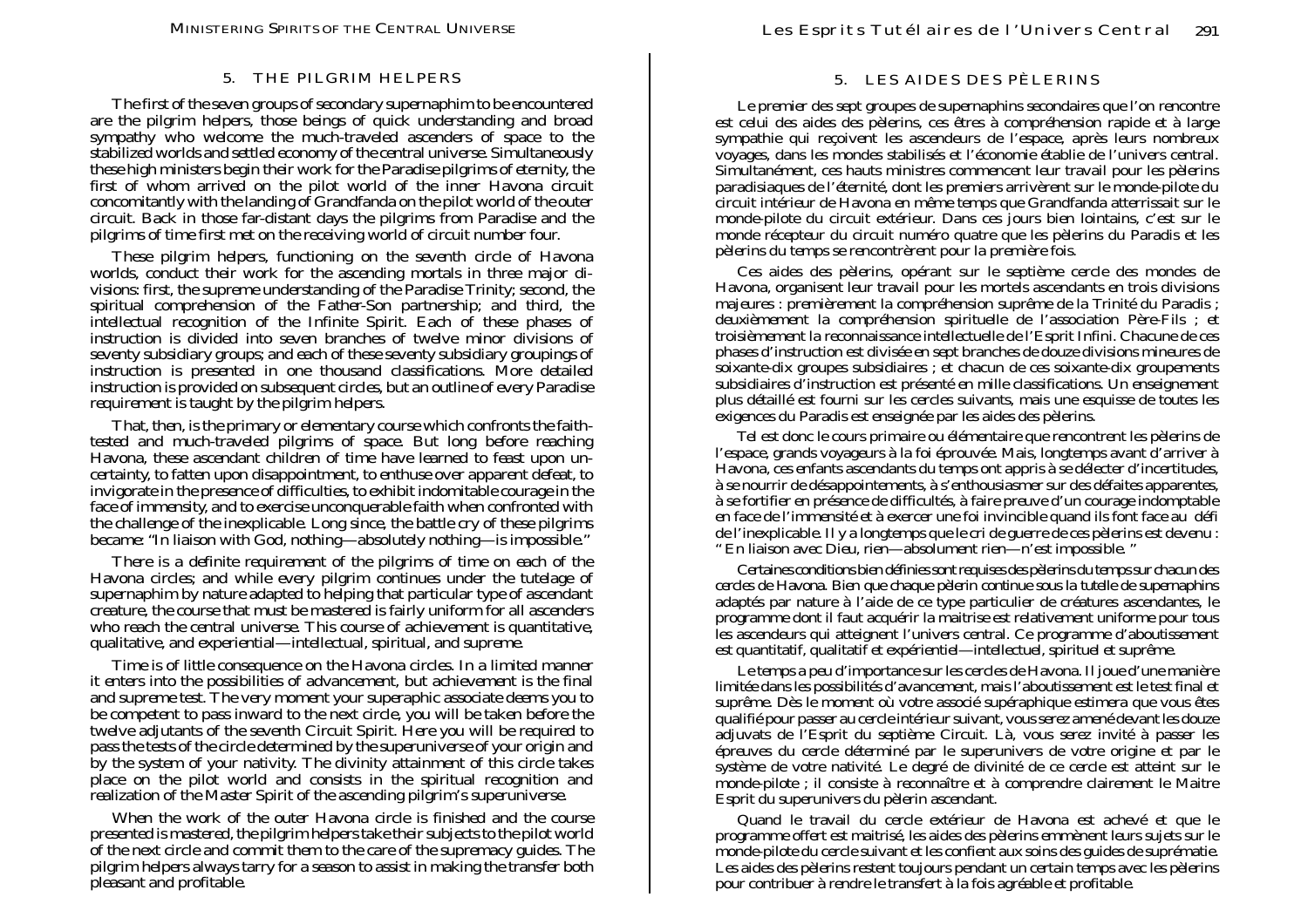## 6. THE SUPREMACY GUIDES

Ascenders of space are designated "spiritual graduates" when translated from the seventh to the sixth circle and are placed under the immediate supervision of the supremacy guides. These guides should not be confused with the Graduate Guides—belonging to the Higher Personalities of the Infinite Spirit—who, with their servital associates, minister on all circuits of Havona to both ascending and descending pilgrims. The supremacy guides function only on the sixth circle of the central universe.

It is in this circle that the ascenders achieve a new realization of Supreme Divinity. Through their long careers in the evolutionary universes the pilgrims of time have been experiencing a growing awareness of the reality of an almighty overcontrol of the time-space creations. Here, on this Havona circuit, they come near to encountering the central universe source of timespace unity—the spiritual reality of God the Supreme.

I am somewhat at a loss to explain what takes place on this circle. No personalized presence of Supremacy is perceptible to the ascenders. In certain respects, new relationships with the Seventh Master Spirit compensate this noncontactability of the Supreme Being. But regardless of our inability to grasp the technique, each ascending creature seems to undergo a transforming growth, a new integration of consciousness, a new spiritualization of purpose, a new sensitivity for divinity, which can hardly be satisfactorily explained without assuming the unrevealed activity of the Supreme Being. To those of us who have observed these mysterious transactions, it appears as if God the Supreme were affectionately bestowing upon his experiential children, up to the very limits of their experiential capacities, those enhancements of intellectual grasp, of spiritual insight, and of personality outreach which they will so need, in all their efforts at penetrating the divinity level of the Trinity of Supremacy, to achieve the eternal and existential Deities of Paradise.

When the supremacy guides deem their pupils ripe for advancement, they bring them before the commission of seventy, a mixed group serving as examiners on the pilot world of circuit number six. After satisfying this commission as to their comprehension of the Supreme Being and of the Trinity of Supremacy, the pilgrims are certified for translation to the fifth circuit.

## 7. THE TRINITY GUIDES

Trinity guides are the tireless ministers of the fifth circle of the Havona training of the advancing pilgrims of time and space. The spiritual graduates are here designated "candidates for the Deity adventure" since it is on this circle, under the direction of the Trinity guides, that the pilgrims receive advanced instruction concerning the divine Trinity in preparation for the attempt to achieve the personality recognition of the Infinite Spirit. And here the ascending pilgrims discover what true study and real mental effort mean as they begin to discern the nature of the still-more-taxing and far-morearduous spiritual exertion that will be required to meet the demands of the high goal set for their achievement on the worlds of this circuit.

Most faithful and efficient are the Trinity guides; and each pilgrim receives the undivided attention, and enjoys the whole affection, of a secondary supern-

## 6. LES GUIDES DE SUPRÉMATIE

Les ascendeurs de l'espace sont appelés " diplômés spirituels " lorsqu'ils passent du septième au sixième cercle et qu'ils sont placés sous la supervision immédiate des guides de suprématie. Il ne faudrait pas confondre ces guides avec les Guides de Diplômés—appartenant aux Personnalités Supérieures de l'Esprit Infini—qui, avec leurs associés servites, exercent leur ministère sur tous les circuits de Havona auprès des pèlerins tant ascendants que descendants. Les guides de suprématie n'opèrent que sur le sixième cercle de l'univers central.

C'est dans ce cercle que les ascendeurs parviennent à une nouvelle réalisation de la Divinité Suprême. Au cours de leur longue carrière dans les univers évolutionnaires, les pèlerins du temps ont expérimenté une conscience croissante de la réalité d'un supercontrôle tout-puissant des créations de l'espace-temps. Ici, sur ce sixième circuit de Havona, ils sont tout près de rencontrer la source d'unité d'espace-temps de l'univers central—la réalité spirituelle de Dieu le Suprême.

Je ne sais trop comment expliquer ce qui se passe sur ce cercle. Nulle présence personnalisée de la Suprématie n'y est perceptible pour les ascendeurs. À certains égards, de nouvelles relations avec le Septième Maitre Esprit compensent cette impossibilité de contacter l'Être Suprême. Mais, indépendamment de notre inaptitude à saisir la technique, chaque créature ascendante paraît subir une croissance transformatrice, une nouvelle intégration de conscience, une nouvelle spiritualisation de dessein, une nouvelle sensibilité à la divinité, que l'on ne peut l'Être Suprême. Pour ceux d'entre nous qui ont observé ces opérations mystérieuses, tout se passe comme si Dieu le Suprême répandait avec amour sur ses enfants expérientiels des dons allant jusqu'à l'extrême limite de leurs capacités expérientielles, ces accroissements de compréhension intellectuelle, de clairvoyance spirituelle et d'extension de la personnalité dont ils auront tant besoin dans tous leurs efforts pour pénétrer le niveau de divinité de la Trinité de Suprématie, pour parvenir jusqu'aux Déités éternelles et existentielles du Paradis.

Lorsque les guides de suprématie estiment que leurs élèves sont mûrs pour avancer, ils les amènent devant la commission des soixante-dix, un groupe mixte servant d'examinateurs sur le monde-pilote du circuit numéro six. Après avoir satisfait cette commission quant à leur compréhension de l'Être Suprême et de la Trinité de Suprématie, les pèlerins reçoivent confirmation qu'ils peuvent être transférés au cinquième circuit.

## 7. LES GUIDES DE LA TRINITÉ

Les Guides de la Trinité sont les ministres infatigables du cinquième cercle d'entrainement havonien pour les pèlerins en progression du temps et de l'espace. Les diplomés spirituels sont appelés ici " candidats à l'aventure de la Déité ", car c'est sur ce cercle, sous la direction des guides de la Trinité, que les pèlerins reçoivent une instruction avancée sur la Trinité divine pour les préparer à essayer de reconnaître la personnalité de l'Esprit Infini. C'est ici que les pèlerins ascendants découvrent la signification d'une véritable étude et d'un réel effort mental ; ils commencent à discerner l'effort spirituel encore-plus-astreignant et beaucoup-plus-ardu qui leur sera demandé pour satisfaire aux exigences du but élevé fixé pour le franchissement des mondes de ce circuit.

Les guides de la Trinité sont extrêmement fidèles et efficaces. Chaque pèlerin reçoit l'attention indivise d'un supernaphin secondaire appartenant à cet ordre, et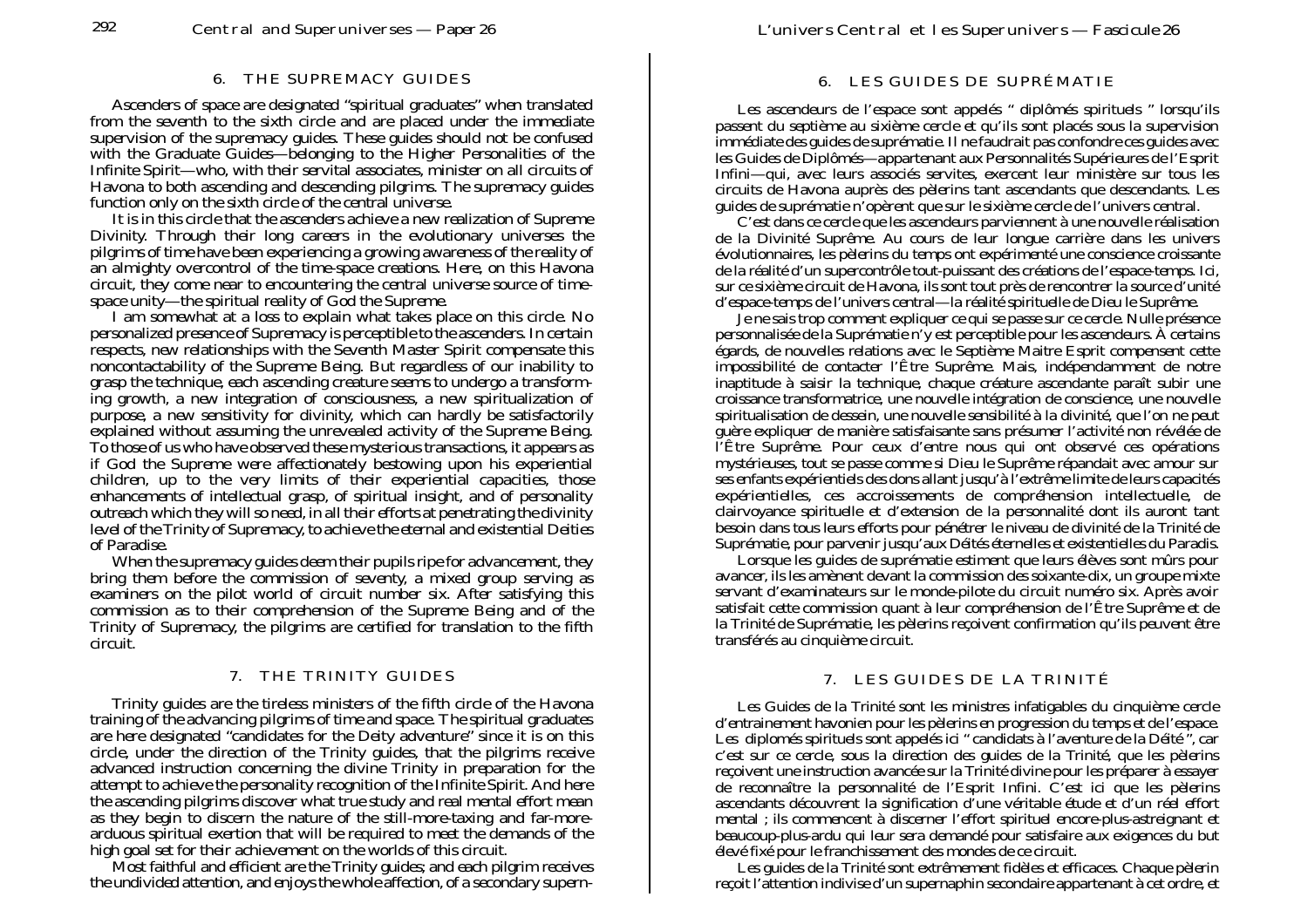aphim belonging to this order. Never would a pilgrim of time find the first approachable person of the Paradise Trinity were it not for the help and assistance of these guides and the host of other spiritual beings engaged in instructing the ascenders respecting the nature and technique of the forthcoming Deity adventure.

After the completion of the course of training on this circuit the Trinity guides take their pupils to its pilot world and present them before one of the many triune commissions functioning as examiners and certifiers of candidates for the Deity adventure. These commissions consist of one fellow of the finaliters, one of the directors of conduct of the order of primary supernaphim, and either a Solitary Messenger of space or a Trinitized Son of Paradise.

When an ascendant soul actually starts for Paradise, he is accompanied only by the transit trio: the superaphic circle associate, the Graduate Guide, and the ever-present servital associate of the latter. These excursions from the Havona circles to Paradise are trial trips; the ascenders are not yet of Paradise status. They do not achieve residential status on Paradise until they have passed through the terminal rest of time subsequent to the attainment of the Universal Father and the final clearance of the Havona circuits. Not until after the divine rest do they partake of the "essence of divinity" and the "spirit of supremacy" and thus really begin to function in the circle of eternity and in the presence of the Trinity.

The ascender's companions of the transit trio are not required to enable him to locate the geographic presence of the spiritual luminosity of the Trinity, rather to afford all possible assistance to a pilgrim in his difficult task of recognizing, discerning, and comprehending the Infinite Spirit sufficiently to constitute personality recognition. Any ascendant pilgrim on Paradise can discern the geographic or locational presence of the Trinity, the great majority are able to contact the intellectual reality of the Deities, especially the Third Person, but not all can recognize or even partially comprehend the reality of the spiritual presence of the Father and the Son. Still more difficult is even the minimum spiritual comprehension of the Universal Father.

Seldom does the quest for the Infinite Spirit fail of consummation, and when their subjects have succeeded in this phase of the Deity adventure, the Trinity guides prepare to transfer them to the ministry of the Son finders on the fourth circle of Havona.

## 8. THE SON FINDERS

The fourth Havona circuit is sometimes called the "circuit of the Sons." From the worlds of this circuit the ascending pilgrims go to Paradise to achieve an understanding contact with the Eternal Son, while on the worlds of this circuit the descending pilgrims achieve a new comprehension of the nature and mission of the Creator Sons of time and space. There are seven worlds in this circuit on which the reserve corps of the Paradise Michaels maintain special service schools of mutual ministry to both the ascending and descending pilgrims; and it is on these worlds of the Michael Sons that the pilgrims of time and the pilgrims of eternity arrive at their first truly mutual understanding of one another. In many respects the experiences of this circuit are the most intriguing of the entire Havona sojourn.

jouit de son affection totale. Un pèlerin du temps ne trouverait jamais la première personne approchable de la Trinité du Paradis sans l'aide et l'assistance de ces guides et de la foule d'autres êtres spirituels occupés à instruire les ascendeurs sur la nature et la technique de l'aventure de la Déité qui approche.

Après avoir parachevé leurs cours d'entrainement sur ce circuit, les guides de la Trinité emmènent leurs élèves sur le monde-pilote de ce circuit et les présentent à l'une des nombreuses commissions trines qui fonctionnent pour examiner et diplômer les candidats à l'aventure de la Déité. Ces commissions sont composées d'un finalitaire, d'un directeur de conduite appartenant à l'ordre des supernaphins primaires et d'un Messager Solitaire de l'espace ou d'un Fils Trinitisé du Paradis.

Lorsqu'une âme ascendante part effectivement pour le Paradis, elle n'est accompagnée que par le trio de transit : l'associé supéraphique du cercle, le Guide de Diplômé et le toujours présent servite associé de ce dernier. Ces excursions au Paradis en partant des cercles de Havona sont des voyages d'essai ; les ascendeurs n'ont pas encore le statut du Paradis. Ils n'obtiennent pas le statut de résident au Paradis avant d'avoir passé par le temps de repos terminal consécutif à l'atteinte du Père Universel et à la traversée définitive des circuits de Havona. Ce n'est pas avant le divin repos qu'ils participent de " l'essence de divinité " et de " l'esprit de suprématie ", et commencent alors véritablement à travailler dans le cercle de l'éternité et en présence de la Trinité.

Les compagnons formant le trio de transit de l'ascendeur n'ont pas mission de lui permettre de localiser la présence géographique de la luminosité spirituelle de la Trinité. Ils sont plutôt chargés de fournir toute l'assistance possible à un pèlerin dans sa difficile tâche de reconnaître, discerner et comprendre suffisamment l'Esprit Infini pour effectuer la reconnaissance de sa personnalité. Au Paradis, tout pèlerin ascendant peut discerner la présence géographique ou localisée de la Trinité, et les pèlerins sont en grande majorité capables d'entrer en contact avec la réalité intellectuelle des Déités, spécialement de la Troisième Personne ; mais ils ne peuvent pas tous reconnaître ni même comprendre partiellement la réalité de la présence spirituelle du Père et du Fils. Il est encore plus difficile d'avoir même un minimum de compréhension spirituelle du Père Universel.

Il est rare que l'on échoue dans la recherche de l'Esprit Infini. Quand leurs sujets ont réussi dans cette phase de l'aventure de la Déité, les guides de la Trinité se préparent à les transférer aux soins des découvreurs de Fils sur le quatrième cercle de Havona.

## 8. LES DÉCOUVREURS DE FILS

Le quatrième circuit de Havona est parfois appelé le " circuit des Fils ". Partant des mondes de ce circuit, les pèlerins ascendants vont au Paradis pour établir un contact compréhensif avec le Fils Éternel, tandis que sur les mondes de ce circuit les pèlerins descendants arrivent à une nouvelle compréhension de la nature et de la mission des Fils Créateurs du temps et de l'espace. Il y a dans ce circuit sept mondes sur lesquels le corps de réserve des Micaëls Paradisiaques maintient des écoles spéciales de service offrant un ministère mutuel aux pèlerins ascendants et descendants ; et c'est sur ces mondes des Fils Micaëls que les pèlerins du temps et les pèlerins de l'éternité parviennent, pour la première fois, à une véritable compréhension mutuelle. Sous beaucoup de rapports, les expériences de ce circuit sont les plus surprenantes de tout le séjour havonien.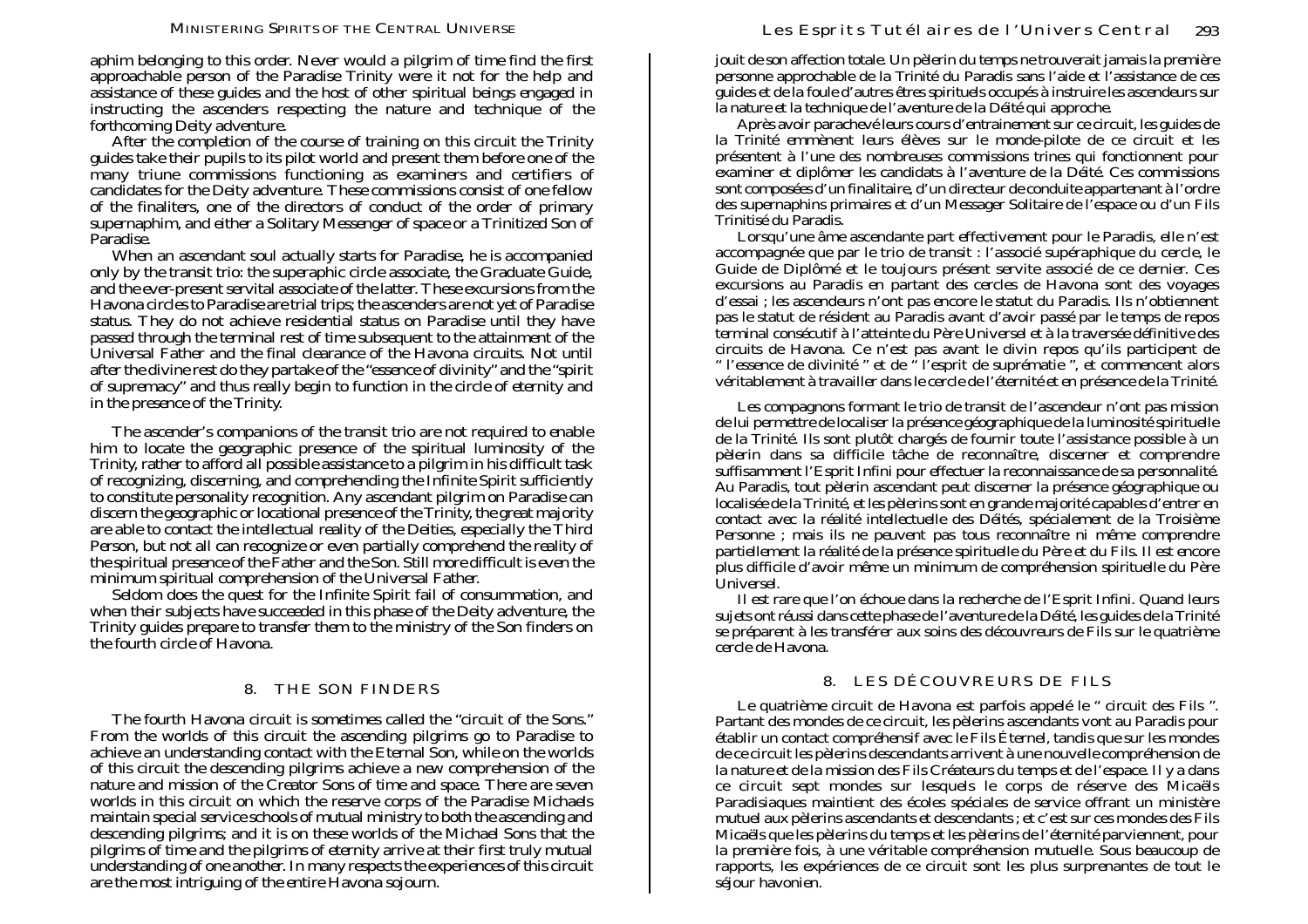The Son finders are the superaphic ministers to the ascending mortals of the fourth circuit. In addition to the general work of preparing their candidates for a realization of the Trinity relationships of the Eternal Son, these Son finders must so fully instruct their subjects that they will be wholly successful: first, in the adequate spiritual comprehension of the Son; second, in the satisfactory personality recognition of the Son; and third, in the proper differentiation of the Son from the personality of the Infinite Spirit.

After the attainment of the Infinite Spirit, no more examinations are conducted. The tests of the inner circles are the performances of the pilgrim candidates when in the embrace of the enshroudment of the Deities. Advancement is determined purely by the spirituality of the individual, and no one but the Gods presumes to pass upon this possession. In the event of failure no reasons are ever assigned, neither are the candidates themselves nor their various tutors and guides ever chided or criticized. On Paradise, disappointment is never regarded as defeat; postponement is never looked upon as disgrace; the apparent failures of time are never confused with the significant delays of eternity.

Not many pilgrims experience the delay of seeming failure in the Deity adventure. Nearly all attain the Infinite Spirit, though occasionally a pilgrim from superuniverse number one does not succeed on the first attempt. The pilgrims who attain the Spirit seldom fail in finding the Son; of those who do fail on the first adventure, almost all hail from superuniverses three and five. The great majority of those who fail on the first adventure to attain the Father, after finding both the Spirit and the Son, hail from superuniverse number six, though a few from numbers two and three are likewise unsuccessful. And all this seems clearly to indicate that there is some good and sufficient reason for these apparent failures; in reality, simply unescapable delays.

The defeated candidates for the Deity adventure are placed under the jurisdiction of the chiefs of assignment, a group of primary supernaphim, and are remanded to the work of the realms of space for a period of not less than one millennium. They never return to the superuniverse of their nativity, always to that supercreation most propitious for their retraining in preparation for the second Deity adventure. Following this service, on their own motion, they return to the outer circle of Havona, are immediately escorted to the circle of their interrupted career, and at once resume their preparations for the Deity adventure. Never do the secondary supernaphim fail to pilot their subjects successfully on the second attempt, and the same superaphic ministers and other guides always attend these candidates during this second adventure.

## 9. THE FATHER GUIDES

When the pilgrim soul attains the third circle of Havona, he comes under the tutelage of the Father guides, the older, highly skilled, and most experienced of the superaphic ministers. On the worlds of this circuit the Father guides maintain schools of wisdom and colleges of technique wherein all the beings inhabiting the central universe serve as teachers. Nothing is neglected which would be of service to a creature of time in this transcendent adventure of eternity attainment.

The attainment of the Universal Father is the passport to eternity, notwithstanding the remaining circuits to be traversed. It is therefore a momentous oc-

Les découvreurs de Fils sont les ministres supéraphiques auprès des ascendeurs mortels du quatrième circuit. En plus du travail général de préparation de leurs candidats à la réalisation des relations du Fils Éternel avec la Trinité, il faut que ces découvreurs de Fils instruisent si totalement leurs sujets qu'ils réussissent pleinement : premièrement à comprendre spirituellement le Fils d'une manière adéquate ; deuxièmement à reconnaître de façon satisfaisante la personnalité du Fils ; et troisièmement à différencier convenablement le Fils de la personnalité de l'Esprit Infini.

Après avoir atteint l'Esprit Infini, on n'est plus soumis à des examens. Les tests des cercles intérieurs sont les accomplissements des pèlerins candidats pendant qu'ils sont enrobés dans l'embrassement des Déités. L'avancement est déterminé uniquement par la spiritualité de l'individu, et nul autre que les Dieux ne peut prétendre juger de cette qualification. En cas d'insuccès, nulle raison n'est jamais donnée, et les candidats eux-mêmes ainsi que leurs tuteurs ne sont jamais réprimandés ni critiqués. Au Paradis, une déception n'est jamais considérée comme une défaite, une remise à plus tard n'est jamais regardée comme une disgrâce et les échecs apparents du temps ne sont jamais confondus avec les délais significatifs de l'éternité.

Il y a peu de pèlerins qui subissent le retard d'un échec apparent dans l'aventure de la Déité. Presque tous atteignent l'Esprit Infini, bien qu'occasionnellement un pèlerin du superunivers numéro un ne réussisse pas à la première tentative. Les pèlerins qui atteignent l'Esprit manquent rarement de trouver le Fils. Ceux qui échouent dans la première aventure viennent presque tous des superunivers numéros trois et cinq. La grande majorité de ceux qui n'arrivent pas à trouver le Père du premier coup, après avoir trouvé l'Esprit et le Fils, viennent du superunivers numéro six, bien qu'il y ait un petit nombre d'insuccès semblables parmi les pèlerins des superunivers numéros deux et trois. Tout cela semble indiquer clairement qu'il y a une raison valable pour ces échecs apparents. En réalité, il s'agit simplement de délais inéluctables.

Les candidats ayant échoué dans l'aventure de la Déité sont placés sous la juridiction des chefs d'affectation, un groupe de supernaphins primaires, et sont renvoyés au travail des royaumes de l'espace pour une période d'au moins un millénaire. Ils ne retournent jamais au superunivers de leur nativité, mais seconde aventure de la Déité. À la suite de ce service et de leur propre mouvement, ils reviennent au cercle extérieur de Havona, sont immédiatement escortés au cercle de leur carrière interrompue et recommencent aussitôt leurs préparatifs pour l'aventure de la Déité. Les supernaphins secondaires ne manquent jamais de piloter leurs sujets avec succès lors de la seconde tentative, et les mêmes ministres supéraphiques ainsi que d'autres guides assistent toujours ces candidats pendant la seconde aventure.

#### 9. LES GUIDES DU PÈRE

Quand l'âme du pèlerin atteint le troisième cercle de Havona, elle arrive sous la tutelle des guides du Père, les ministres supéraphiques les plus anciens, les plus habiles et les plus expérimentés. Sur les mondes de ce circuit, les guides du Père entretiennent des écoles de sagesse et des collèges de technique dans lesquels tous les êtres habitant l'univers central servent comme éducateurs. Rien n'est négligé qui puisse rendre service à une créature du temps dans cette aventure transcendante pour parvenir à l'éternité.

Le fait d'atteindre le Père Universel est le passeport pour l'éternité, malgré les circuits qui restent à traverser. Il s'agit donc d'une importante affaire sur le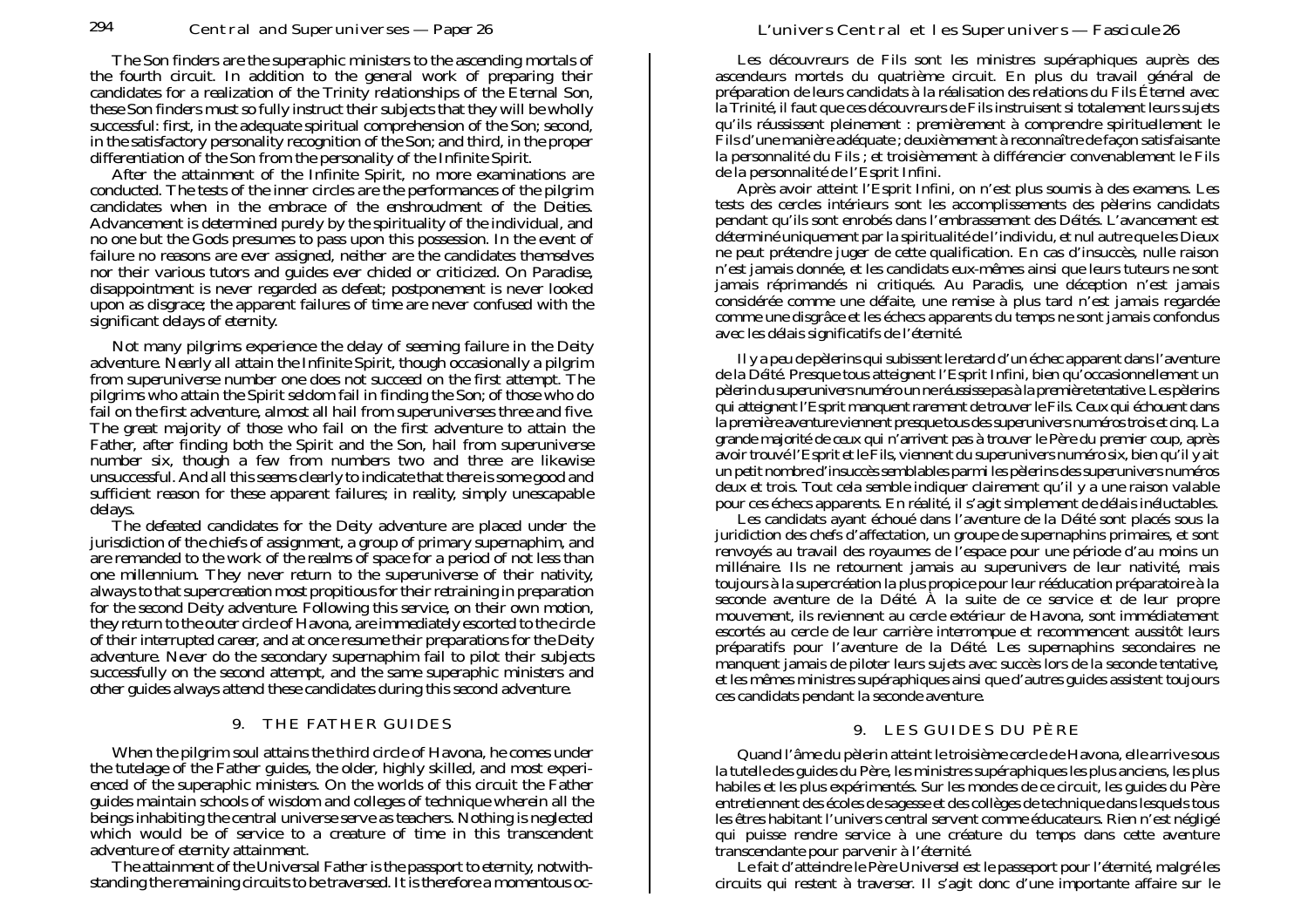casion on the pilot world of circle number three when the transit trio announce that the last venture of time is about to ensue; that another creature of space seeks entry to Paradise through the portals of eternity.

The test of time is almost over; the race for eternity has been all but run. The days of uncertainty are ending; the temptation to doubt is vanishing; the injunction to be *perfect* has been obeyed. From the very bottom of intelligent existence the creature of time and material personality has ascended the evolutionary spheres of space, thus proving the feasibility of the ascension plan while forever demonstrating the justice and righteousness of the command of the Universal Father to his lowly creatures of the worlds: "Be you perfect, even as I am perfect."

Step by step, life by life, world by world, the ascendant career has been mastered, and the goal of Deity has been attained. Survival is complete in perfection, and perfection is replete in the supremacy of divinity. Time is lost in eternity; space is swallowed up in worshipful identity and harmony with the Universal Father. The broadcasts of Havona flash forth the space reports of glory, the good news that in very truth the conscientious creatures of animal nature and material origin have, through evolutionary ascension, become in reality and eternally the perfected sons of God.

#### 10. THE COUNSELORS AND ADVISERS

The superaphic counselors and advisers of the second circle are the instructors of the children of time regarding the career of eternity. The attainment of Paradise entails responsibilities of a new and higher order, and the sojourn on the second circle affords ample opportunity to receive the helpful counsel of these devoted supernaphim.

Those who are unsuccessful in the first effort at Deity attainment are advanced from the circle of failure directly to the second circle before they are returned to superuniverse service. Thus the counselors and advisers also serve as the counselors and comforters of these disappointed pilgrims. They have just encountered their greatest disappointment, in no way differing from the long list of such experiences whereon they climbed, as on a ladder, from chaos to glory—except in its magnitude. These are they who have drained the experiential cup to its dregs; and I have observed that they temporarily return to the services of the superuniverses as the highest type of loving ministrators to the children of time and temporal disappointments.

After a long sojourn on circuit number two the subjects of disappointment are examined by the councils of perfection sitting on the pilot world of this circle and are certified as having passed the Havona test; and this, so far as nonspiritual status is concerned, grants them the same standing in the universes of time as if they had actually succeeded in the Deity adventure. The spirit of such candidates was wholly acceptable; their failure was inherent in some phase of the technique of approach or in some part of their experiential background.

They are then taken by the counselors of the circle before the chiefs of assignment on Paradise and are remanded to the service of time on the worlds of space; and they go with joy and gladness to the tasks of former days and ages. In another day they will return to the circle of their greatest disappointment and attempt anew the Deity adventure.

monde-pilote du cercle numéro trois lorsque le trio de transit annonce que la dernière aventure du temps est sur le point d'arriver et qu'une nouvelle créature de l'espace cherche à entrer au Paradis par les portes de l'éternité.

L'épreuve du temps est presque passée ; la course pour l'éternité est presque terminée. Les jours d'incertitude arrivent à leur fin : la tentation du doute disparaît ; l'injonction d'être *parfait* a été suivie. Depuis le tréfonds de l'existence intelligente, la créature du temps et de personnalité matérielle a gravi les sphères évolutionnaires de l'espace. Elle a prouvé ainsi que le plan d'ascension était praticable et démontré pour toujours la justice et la droiture du commandement du Père Universel à ses humbles créatures des mondes : " Soyez parfaits comme moi-même je suis parfait. "

Pas à pas, vie après vie, monde après monde, la carrière ascendante a été maitrisée et le but de la Déité a été atteint. La survie est achevée en perfection et la perfection est complète dans la suprématie de la divinité. Le temps est perdu dans l'éternité ; l'espace est englouti dans une identité et une harmonie d'adoration avec le Père Universel. Les télédiffusions de Havona émettent de fulgurants rapports spatiaux de gloire, la bonne nouvelle qu'en toute vérité les créatures consciencieuses de nature animale et d'origine matérielle sont réellement et éternellement devenues, par l'ascension évolutionnaire, les fils rendus parfaits de Dieu.

#### 10. LES CONSEILLERS ET LES CONSULTANTS

Les conseillers et les consultants supéraphiques du second cercle sont les instructeurs des enfants du temps en ce qui concerne la carrière de l'éternité. Le fait d'atteindre le Paradis entraine des responsabilités d'un ordre nouveau et plus élevé, et le séjour sur le second cercle fournit d'amples occasions de recevoir les conseils secourables de ces supernaphins dévoués.

Les pèlerins qui ne réussissent pas dans leur premier effort pour atteindre la Déité sont transférés directement du cercle de leur échec jusqu'au second cercle, avant d'être renvoyés au service d'un superunivers. Les conseillers et les consultants servent donc aussi comme conseillers et consolateurs de ces pèlerins déçus. Ils viennent de rencontrer leur plus grande déception, qui ne diffère aucunement—sauf dans son amplitude—de la longue liste d'expériences analogues d'où ils se sont élevés comme sur une échelle depuis le chaos jusqu'à la gloire. Ce sont ceux qui ont bu la coupe de l'expérience jusqu'à la lie ; et j'ai observé qu'ils retournent temporairement au service des superunivers en tant que ministres aimants du type le plus élevé auprès des enfants du temps et des désappointés temporels.

Après un long séjour sur le circuit numéro deux, ces sujets de la déception sont examinés par les conseils de perfection siégeant sur le monde-pilote de ce cercle et reçoivent confirmation qu'ils ont passé l'épreuve de Havona ; et ceci leur vaut (en ce qui concerne leur statut non spirituel) le même statut dans les univers du temps que s'ils avaient effectivement réussi dans l'aventure de la Déité. L'esprit de ces candidats était entièrement acceptable ; leur échec était inhérent à une certaine phase de la technique d'approche ou à une certaine partie de leur acquis expérientiel.

Ils sont alors emmenés par les conseillers du cercle devant les chefs des affectations au Paradis et renvoyés au service du temps sur les mondes de l'espace ; et ils partent avec joie et contentement vers les tâches des jours d'autrefois et des anciens âges. Ils reviendront ultérieurement au cercle de leur plus grande déception et tenteront de nouveau l'aventure de la Déité.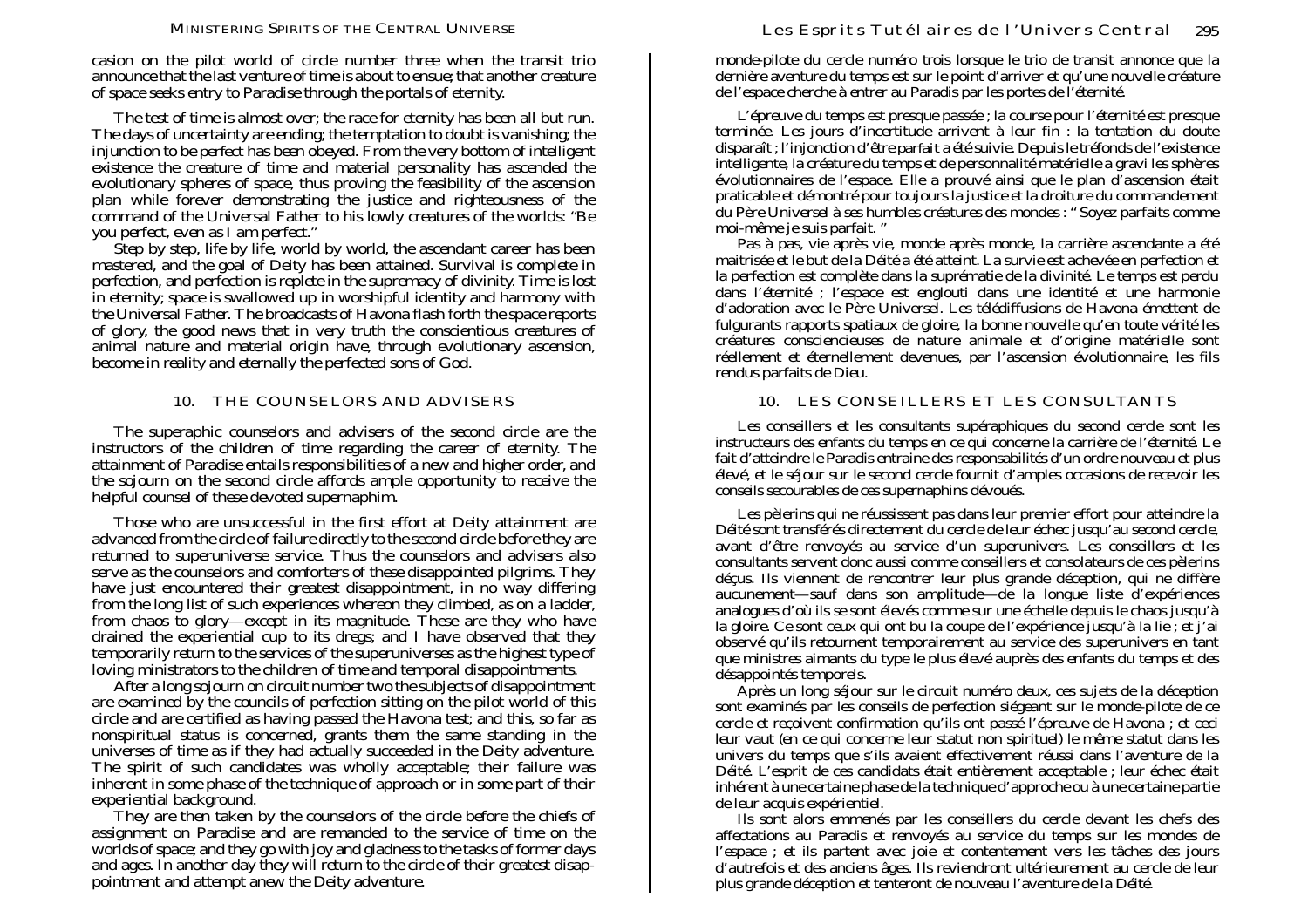For the successful pilgrims on the second circuit the stimulus of evolutionary uncertainty is over, but the adventure of the eternal assignment has not yet begun; and while the sojourn on this circle is wholly pleasurable and highly profitable, it lacks some of the anticipative enthusiasm of the former circles. Many are the pilgrims who, at such a time, look back upon the long, long struggle with a joyous envy, really wishing they might somehow go back to the worlds of time and begin it all over again, just as you mortals, in approaching advanced age, sometimes look back over the struggles of youth and early life and truly wish you might live your lives over once again.

But the traversal of the innermost circle lies just ahead, and soon thereafter the last transit sleep will terminate, and the new adventure of the eternal career will begin. The counselors and advisers on the second circle begin the preparation of their subjects for this great and final rest, the inevitable sleep which ever intervenes between the epochal stages of the ascendant career.

When those ascendant pilgrims who have attained the Universal Father complete the second-circle experience, their ever-attendant Graduate Guides issue the order admitting them to the final circle. These guides personally pilot their subjects to the inner circle and there place them in the custody of the complements of rest, the last of those orders of secondary supernaphim assigned to the ministry of the pilgrims of time on the world circuits of Havona.

#### 11. THE COMPLEMENTS OF REST

Much of an ascender's time on the last circuit is devoted to a continuation of the study of the impending problems of Paradise residence. A vast and diverse host of beings, the majority unrevealed, are permanent and transient residents of this inner ring of Havona worlds. And the commingling of these manifold types provides the superaphic complements of rest with a rich situational environment which they effectively utilize in furthering the education of the ascending pilgrims, especially with regard to the problems of adjustment to the many groups of beings soon to be encountered on Paradise.

Among those who dwell on this inner circuit are the creature-trinitized sons. The primary and the secondary supernaphim are the general custodians of the conjoint corps of these sons, including the trinitized offspring of the mortal finaliters and similar progeny of the Paradise Citizens. Certain of these sons are Trinity embraced and commissioned in the supergovernments, others are variously assigned, but the great majority are being gathered together in the conjoint corps on the perfect worlds of the inner Havona circuit. Here, under the supervision of the supernaphim, they are being prepared for some future work by a special and unnamed corps of high Paradise Citizens who were, prior to the times of Grandfanda, first executive assistants to the Eternals of Days. There are many reasons for conjecturing that these two unique groups of trinitized beings are going to work together in the remote future, not the least of which is their common destiny in the reserves of the Paradise Corps of Trinitized Finaliters.

On this innermost circuit, both the ascending and the descending pilgrims fraternize with each other and with the creature-trinitized sons. Like their parents, these sons derive great benefits from interassociation, and it is the special mission of the supernaphim to facilitate and to insure the confraternity

# <sup>296</sup> Central and Superuniverses — *Paper <sup>26</sup>* L'univers Central et les Superunivers — *Fascicule <sup>26</sup>*

Pour les pèlerins dont les efforts sont couronnés de succès sur le second circuit, le stimulant de l'incertitude évolutionnaire est chose passée, mais l'aventure de l'affectation éternelle n'a pas encore commencé. Mais, alors que le séjour sur ce cercle est entièrement agréable et hautement profitable, on n'y ressent pas autant l'enthousiasme anticipateur des cercles précédents. Nombreux sont les pèlerins qui, à de tels moments, jettent un regard en arrière sur la longue, longue lutte avec une envie joyeuse, souhaitant réellement pouvoir retourner de quelque manière sur les mondes du temps et tout recommencer, de même que vous autres, mortels, en approchant d'un âge avancé, vous regardez parfois en arrière les luttes de votre jeunesse et les débuts de votre existence en souhaitant sincèrement pouvoir recommencer votre vie.

Mais la traversée du cercle le plus intérieur s'offre juste devant vous. Bientôt après, le dernier sommeil de transit prendra fin et la nouvelle carrière de l'aventure éternelle débutera. Les conseillers et les consultants du deuxième cercle commencent à préparer leurs sujets pour ce grand repos final, le sommeil inévitable qui intervient toujours entre les stades marquants de la carrière ascendante.

Lorsque les pèlerins ascendants qui ont atteint le Père Universel parachèvent l'expérience du second cercle, les Guides de Diplômés qui les assistent toujours donnent l'ordre qui les admet au cercle final. Ces guides pilotent personnellement leurs sujets jusqu'au cercle intérieur et, là, ils les placent sous la garde des Compléments de repos, le dernier ordre des supernaphins secondaires affectés aux soins des pèlerins du temps sur les circuits des mondes de Havona.

## 11. LES COMPLÉMENTS DE REPOS

Une grande partie du temps des ascendeurs sur le dernier circuit est consacrée à continuer l'étude des problèmes imminents de la résidence au Paradis. Une foule composite d'êtres en majorité non révélés réside en permanence ou en transit sur cet anneau intérieur des mondes de Havona. L'enchevêtrement de ces multiples types fournit aux Compléments de repos supéraphiques une ambiance riche de situations qu'ils utilisent efficacement pour pousser l'éducation des pèlerins ascendants, spécialement en ce qui concerne les problèmes d'ajustement aux nombreux groupes d'êtres qu'ils rencontreront bientôt au Paradis.

Parmi les habitants du circuit intérieur se trouvent les fils trinitisés par des créatures. Les supernaphins primaires et secondaires sont les gardiens généraux du corps conjoint de ces fils, y compris la descendance trinitisée des finalitaires mortels et la progéniture similaire des Citoyens du Paradis. Certains de ces fils sont embrassés par la Trinité et commissionnés dans les supergouvernements, d'autres ont des affectations variées, mais la grande majorité est rassemblée dans le corps conjoint des mondes parfaits du circuit intérieur de Havona. Là, sous la supervision des supernaphins, ils sont préparés pour un certain travail futur par un corps non dénommé de hauts Citoyens du Paradis qui, avant l'époque de Grandfanda, étaient les premiers assistants administratifs des Éternels des Jours. Il y a bien des motifs pour conjecturer que ces deux groupes uniques d'êtres trinitisés travailleront ensemble dans un lointain futur. L'un de ces motifs, et non le moindre, est leur destinée commune dans les réserves du Corps Paradisiaque des Finalitaires Trinitisés.

Sur ce dernier circuit intérieur, les pèlerins tant ascendants que descendants fraternisent les uns avec les autres et avec les fils trinitisés par des créatures. Comme leurs parents, ces fils tirent grand profit des interassociations, et il entre dans la mission spéciale des supernaphins de faciliter et d'assurer la confraternité